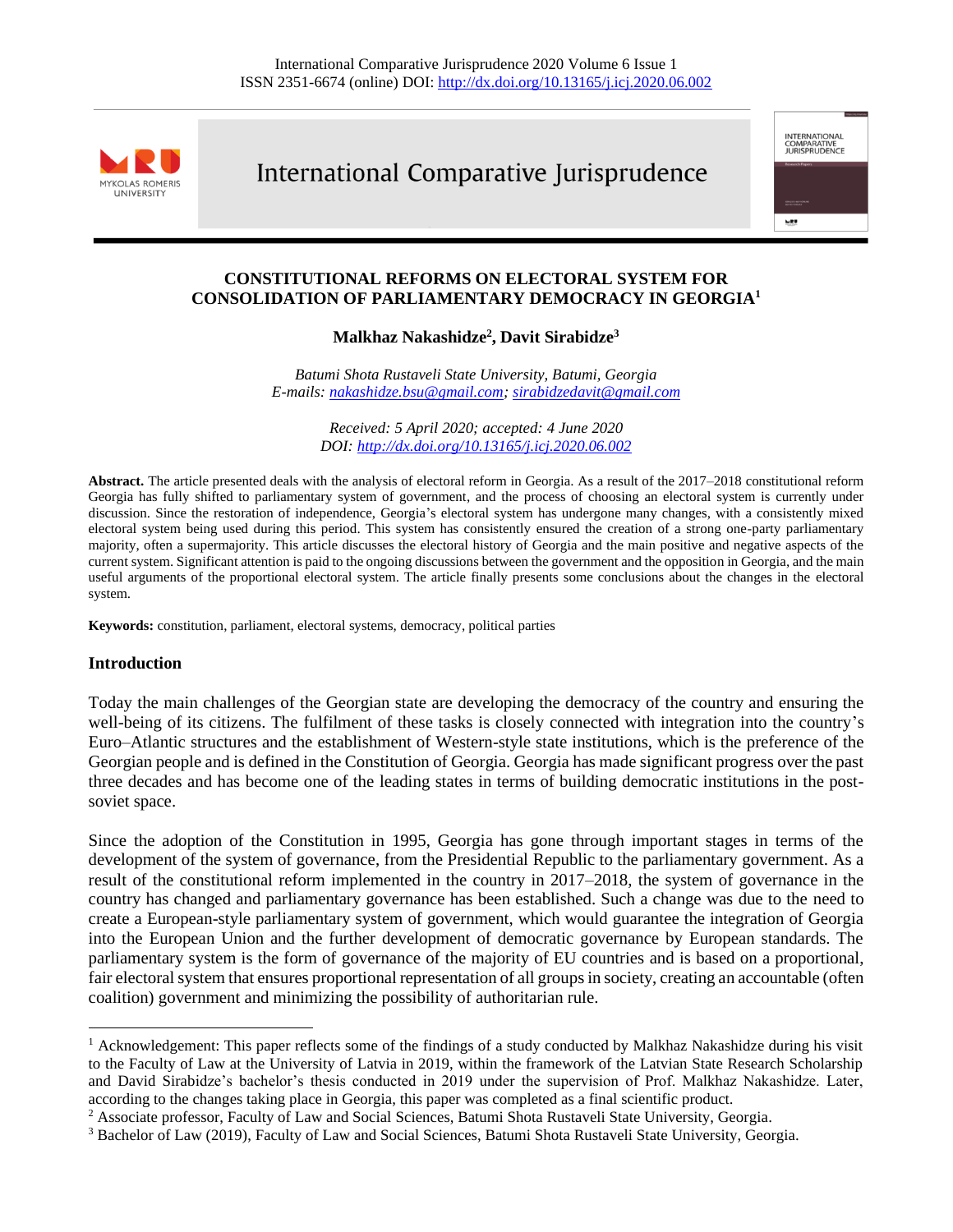Many reforms have been implemented in Georgia to finally establish parliamentarism, but one of the main issues on the country's political agenda today is the electoral system. To strengthen parliamentary democracy, it is necessary to adopt an electoral system that ensures maximum fair representation in parliament. Currently, Georgia has a mixed electoral system that has had some changes at different times. Today, 77 members of the country's unicameral parliament are elected by a proportional electoral system and 73 by a majoritarian system, which has many disadvantages.

According to the latest constitutional amendments adopted by the Parliament of Georgia, the transition to a fully proportional system in the country is set for the 2024 parliamentary elections, and the holding of parliamentary elections in 2020 is still expected to use a mixed electoral system. However, there is currently a discussion around changing it to a proportional system by 2020, and constitutional changes have been initiated in accordance with the agreement between the opposition and the government. Following the constitutional reform, various models of the proportional electoral system have been actively discussed with the participation of international organizations, non-governmental organizations, the government, and the opposition. As well as this, the so-called 'German election model' has become interesting to parliament after the parliamentary majority rejected the bill on the transition to a proportional system.

### **1. Which Electoral System is Suitable for Georgia?**

There are a myriad of different electoral systems in the modern world. According to scholars, two common criteria for categorization exist: whether the system is designed to produce one winner or multiple winners; and whether the system is designed to produce results that are roughly proportional to the vote share of each party or the system is based on the 'winner takes all' approach (Shahandashti, 2016, p. 79). Electoral systems may have a huge influence on: the shape of the party system; the nature of government (coalition or single party); the kind of choices facing voters at elections; the ability of voters to hold their representative(s) personally accountable; the behaviour of parliamentarians; the degree to which a parliament contains people from all walks of life and backgrounds; the amount of democracy and cohesion within political parties; and of course the quality of government, and hence the quality of life of the citizens ruled by that government (Table 1; Gallagher & Mitchell, 2018, p. 24).

| Table 1. Categories of Electoral Dystem |                                        |                               |
|-----------------------------------------|----------------------------------------|-------------------------------|
| <b>Broad Category</b>                   | <b>Specific Types</b>                  | <b>Country Examples</b>       |
| Single-seat constituency systems        | Single-member plurality (also known as | Canada, India, United         |
|                                         | first past the post or FPTP)           | Kingdom, United States        |
|                                         | Alternative vote (AV)                  | Australia                     |
|                                         | Two-round system (2RS)                 | France                        |
| Mixed-member systems                    | Mixed-member proportional              | Germany, New Zealand          |
|                                         | Mixed-member majoritarian              | Hungary, Japan, Russia,       |
|                                         |                                        | Thailand                      |
| Closed-list systems                     |                                        | Israel, South Africa, Spain   |
| Preferential list systems               | Open list                              | Chile, Denmark, Finland       |
|                                         | Flexible list                          | Austria, Belgium, Netherlands |
| <b>PR-STV</b>                           |                                        | Ireland, Malta                |

**Table 1. Categories of Electoral System**

**Source:** Gallagher & Mitchell, 2018, p. 24

The classification of electoral systems depends on many components, including: district magnitude; ballot structures; effective thresholds; malapportionment; assembly size; and open/closed lists, but the most important variations concern electoral formula. Electoral formula determines how votes are counted to allocate seats. There are four main types: 1) Majoritarian formulas (including plurality, second ballot, and alternative voting systems); 2) Semi-proportional systems (such as the single transferable vote, the cumulative vote, and the limited vote); 3) Proportional representation (including open and closed party lists using largest remainders and highest averages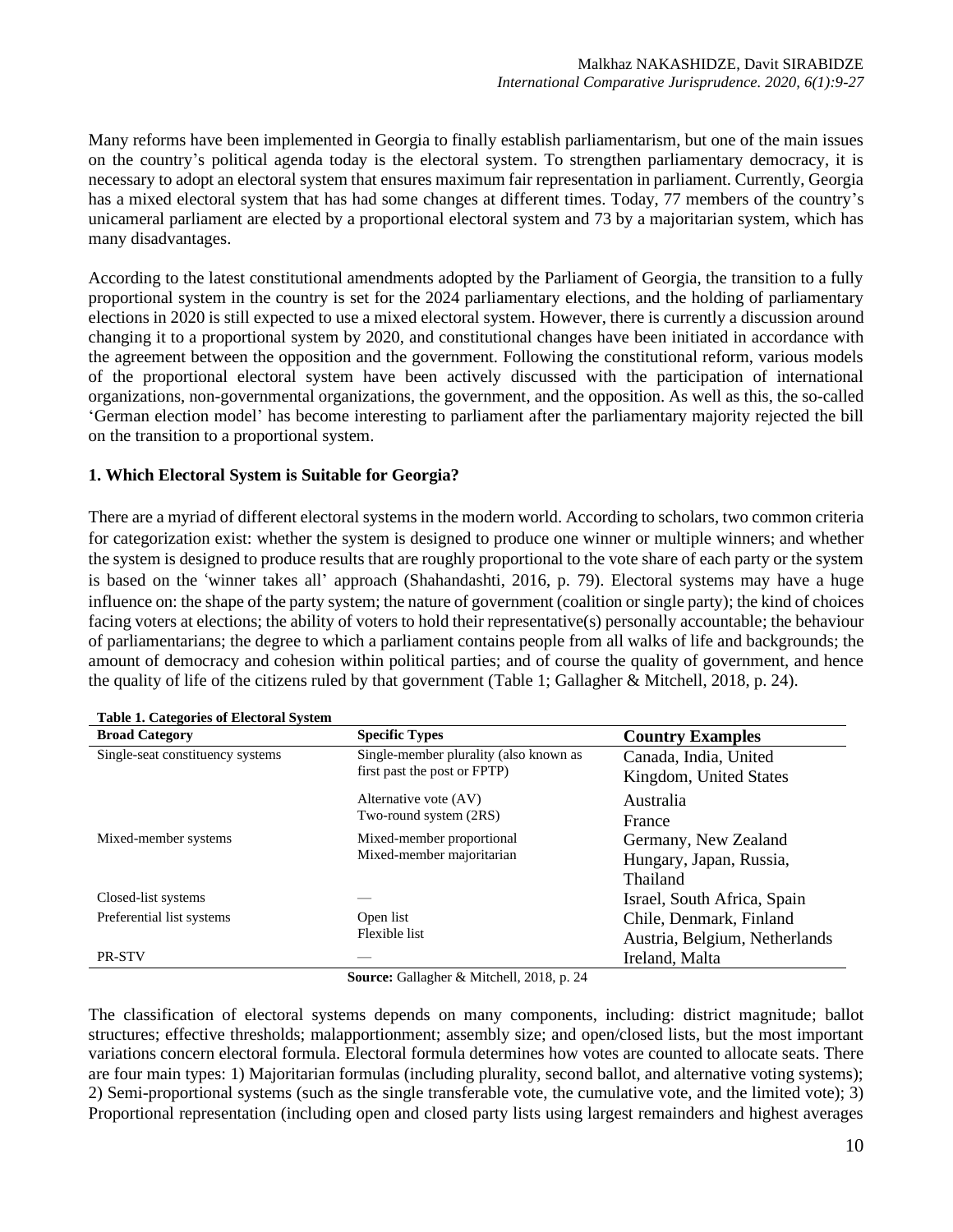formulae); 4) Mixed systems (like the Additional Member System combining majoritarian and proportional elements; Norris, 1997, p. 299).

Although the mixed electoral system has been operating in Georgia since the restoration of independence, there have been discussions about changing the electoral system. In the main body of the article, we will discuss the ongoing debates and the reform process around the electoral system in Georgia in recent years.

Depending on the specifics of the research topic, both quantitative and qualitative research methods of comparative-legal, descriptive, and critical analysis of sources will be used. Qualitative research of various legislative acts will be used for the research, which includes the study of the constitutions of Georgia and other countries, the election legislation and other legislative bases, and the electoral and constitutional systems. Election models and election results will be studied, and the data will be processed on the basis of different electronic databases. The statistical analysis method will also be used for this purpose.

### **2. Changes to the Electoral Legislation**

In 1995, Georgia adopted a mixed electoral system based on the constitution, which consisted of 150 proportional members elected to parliament and 85 elected by a majoritarian system. Political parties and election blocs could run in the elections with an electoral threshold of 5% (Constitution of Georgia, 1995). The first amendment to the Constitution of Georgia was adopted in 1999 and it applied to the electoral system, in the form of increasing the electoral threshold to 7% (Constitutional Law, 20 July 1999). In 2005, a constitutional amendment was made to define the composition of the parliament by 100 members elected by the proportional system and 50 by the majoritarian system (Constitutional Law, 23 February 2005), based on the results of a 2003 referendum to reduce the number of members of parliament from 235 to 150 (Decree of the President of Georgia 2428, 2 September 2003).

The number of members of parliament and the change of the electoral system took place again in 2008, when it was determined that parliament should consist of 75 members elected by the proportional system and 75 members elected by the majoritarian system (Constitutional Law, 12 March 2008). The proportion of members of parliament under the electoral system was changed once again in 2011, when it was determined that parliament should consist of 77 members elected by the proportional system and 73 members elected by the majoritarian system (Constitutional Law, 27 December 2011). The last constitutional amendments to the electoral system were made in 2017, when it was determined that the next parliament (elected in 2020) will consist of 73 members of parliament elected majoritarian and by 77 by proportional electoral systems. At the same time, a unified 3% threshold was set for political parties and election blocs (Constitutional Law, 13 October 2017).

For the 2024 parliamentary elections, it was decided that the parliament would consist of 150 members of parliament elected by a proportional system in a single multi-member constituency. Alongside these changes, the election threshold was set at 5% and participation in the elections was determined by the election blocs. With these changes, for the first time, the formula for the distribution of mandates and also the rules for the distribution of unallocated seats were determined on the basis of the Constitution. Earlier, these rules were established by law (Constitutional Law, 23 March 2018).

The Parliament of Georgia has been composed of one chamber since 1995, which is elected by a mixed electoral system. However, the Constitution of Georgia contains a provision that defines the enactment of a bicameral parliament in the future.<sup>4</sup> In particular, after the full restoration of Georgian jurisdiction over the entire territory of

<sup>4</sup> Currently, the Georgian government is unable to exercise jurisdiction over two regions of Georgia: the Autonomous Republic of Abkhazia and Tskhinvali Region, the territory of the former South Ossetian Autonomous Oblast, which has been declared by the Georgian government to be a territory occupied by the Russian Federation.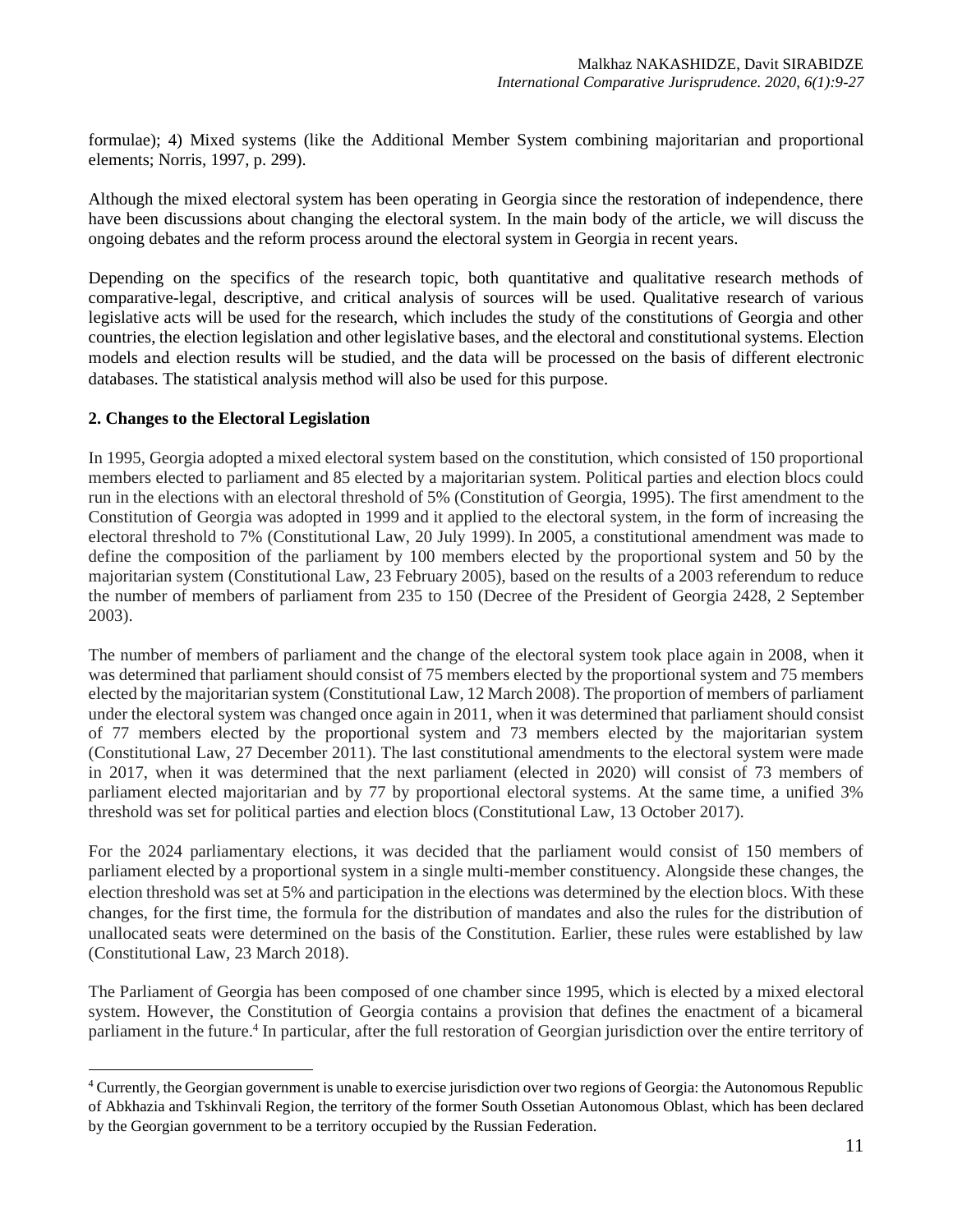Georgia, the Parliament will have two chambers: the Council of the Republic and the Senate. The Council of the Republic consists of members elected by proportional representation. The Senate consists of members elected in the Autonomous Republic of Abkhazia, the Autonomous Republic of Adjara, other territorial units of Georgia, and 5 members appointed by the President of Georgia. The composition, powers, and rules of election to the chambers shall be determined by organic law (Constitution of Georgia, 24 August 1995).

### **3. Parliamentary Election Results (1990–1999)**

The history of parliamentary elections in Georgia dates back to 1919 when, after the declaration of independence on 26 May 1918, the elections of the Constituent Assembly of Georgia were held on 14–16 February 1919, based on the Regulations of the Constituent Assembly adopted on 22 November 1918. According the legislation, 130 members of Constituent Assembly were elected by party lists.

Unfortunately, due to the occupation of Georgia by Soviet Russia on 21 February 1921, the next democratic elections were held only on 28October 1990. These elections were held under a mixed electoral system, where 125 deputies were elected on the basis of a proportional electoral system and 125 deputies were elected on the basis of a single-member constituency under the majoritarian electoral system with a 4% electoral threshold. Fourteen political parties ran in the elections of 28 October 1990. Only two parties, the Round Table–Free Georgia and the Communist Party of Georgia, crossed the threshold and received seats under the proportional system, and as a result of the election, the Round Table–Free Georgia party came to power (Georgia – History of Election, 1999–2010, n.d.).

Unfortunately, the parliament elected in 1990 failed to fulfil its mandate due to the military coup in Georgia, when power was taken over by a temporarily created military council which was later transformed into a state council. The new parliamentary elections were held on 11 October 1992, with a mixed system where 75 deputies (from single-member constituencies) were elected on the basis of a majoritarian electoral system and 150 deputies (multimandate constituencies) were elected by proportional system under a 2% electoral threshold. In the proportional system, voting was done by a three-point system (each voter had 3 votes). Quotas were set and votes counted at the multi-member constituency level, with the remaining votes being preferentially distributed at the overall national level. 36 election subjects participated in the elections, 24 of whom crossed the threshold (Table 2). This parliament completed its work in 1995 with the adoption of the Constitution of Georgia.

|                                      | No. of seats (% of seats/No. seats/Majoritarian) |              |  |
|--------------------------------------|--------------------------------------------------|--------------|--|
| <b>Political parties/Blocs</b>       | 1990                                             | 19925        |  |
| Round Table–Free Georgia             | 81/54%/74                                        |              |  |
| Communist Party of Georgia           | 44/29.6%/20                                      |              |  |
| All-Georgian Rustaveli Society       | $2.4\%/1$                                        |              |  |
| People's Front                       | 1.9%/12                                          |              |  |
| Democratic Georgia Bloc              | 1.8%/4                                           |              |  |
| Liberation and Economic Revival Bloc | $1.5\%/1$                                        |              |  |
| Peace bloc                           |                                                  | 29/20.4%/6   |  |
| 11th of October bloc                 |                                                  | 18/10.7%/1   |  |
| Unity bloc                           |                                                  | 14/7.4%/1    |  |
| National-Democratic Party of Georgia |                                                  | $12/8.2\%/2$ |  |
| Georgian Party of Greens             |                                                  | 11/4.4%      |  |
| Democratic Party                     |                                                  | 10/6.3%      |  |
| "Charter-91"                         |                                                  | $9/4.3\%/1$  |  |
| Union of Georgian Traditionalists    |                                                  | $7/4.9\%/1$  |  |
| Ilia Chavchavadze Society            |                                                  | 7/2.7%       |  |

|  |  | Table 2. Political Parties in the Parliament of Georgia (1990–1995) |
|--|--|---------------------------------------------------------------------|
|  |  |                                                                     |

<sup>&</sup>lt;sup>5</sup> In addition, 6 political parties received 0.4-0.8% and 6 seats respectively, while 5 parties received 0.8-0.9% and two seats in parliament.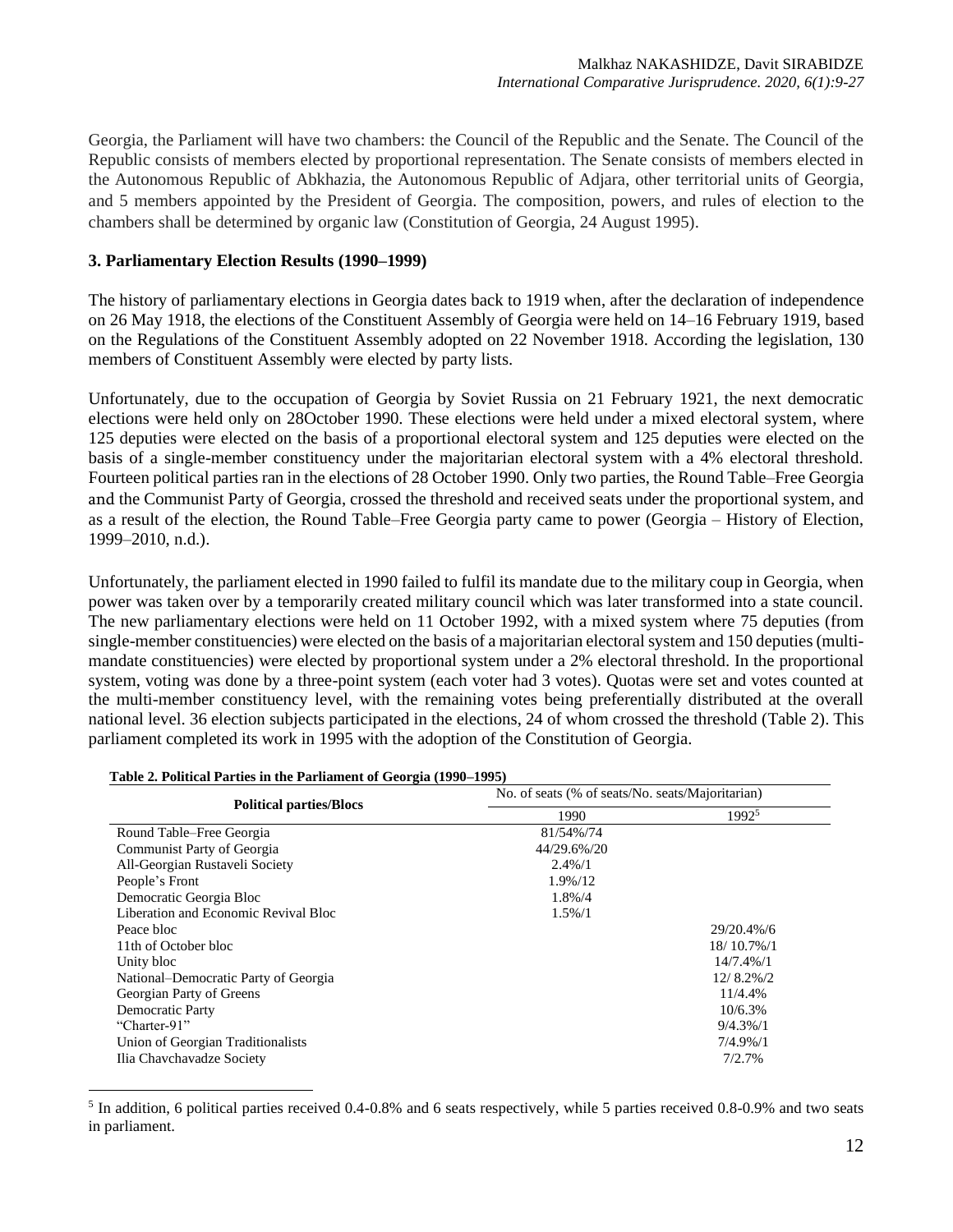| Merab Kostava Society                                |   | $5/2.5\%/2$ |
|------------------------------------------------------|---|-------------|
| National Independence Party                          |   | 4/2.4%      |
| Socialist Party of the Workers of Georgia            |   | $4/2.1\%$   |
| Georgian Union of National Agreement and Renaissance |   | $4/1.9\%/1$ |
| Independents                                         |   | 60          |
| $\sim$<br>.<br>.                                     | . |             |

Source: Made by Malkhaz Nakashidze based on [http://cesko.ge](http://cesko.ge/) an[d http://archive.ipu.org](http://archive.ipu.org/)

### **4. Parliamentary Election Results (1995–2020)**

Following the adoption of a new constitution in Georgia in 1995, parliamentary elections are held under a mixed electoral system. If we look at the election history of Georgia, Georgia is almost always characterized by a single party parliamentary majority and a single party government. The peculiarity of Georgia is that after almost every parliamentary election, one political party won not just a simple majority in parliament, but a supermajority. The mixed electoral system, on the other hand, ensured that one party won as many seats as it did in proportion to the number of votes it actually received. This result was ensured by mechanical summing up of the results of the proportional and single-member constituencies.

It should also be noted that in 1995–2004, Georgia was a presidential republic, and since 2004 (Nakashidze, 2016) a semi-presidential republic<sup>6</sup> where, according to the constitution, the president had a strong formal constitutional power. In addition, the president was the leader of the party, and their party had a parliamentary majority. Accordingly, the formation of the government was also done by the President's party. Georgia did not have the experience of a coalition parliamentary majority and government, except in 2012 when a pre-election coalition of several parties won the election and formed a government. However, this situation was changed again in the 2016 elections when the coalition was dissolved and the Georgian Dream party took part in the elections independently, even winning a supermajority (Table 3). Thus, one of the main challenges for Georgia today is to create a fair, proportional electoral system.

|                                 | No. of seats in parliament (% of seats/No. seats/Majoritarian) |             |                   |                   |             |             |  |
|---------------------------------|----------------------------------------------------------------|-------------|-------------------|-------------------|-------------|-------------|--|
| <b>Political parties/Blocs</b>  | 1995 <sup>7</sup>                                              | 1999        | 2004 <sup>8</sup> | 2008 <sup>9</sup> | 2012        | $2016^{10}$ |  |
| Citizens' Union                 | 23.71/90/17                                                    | 41.85/85/36 |                   |                   |             |             |  |
| National Democratic Party       | 7.95/31/3                                                      |             |                   |                   |             |             |  |
| All-Georgian Union of Revival   | 6.84/25/6                                                      | 25.65/51/7  |                   |                   |             |             |  |
| National Movement-Democrats     |                                                                |             | 66.24/135         |                   |             |             |  |
| Alliance of Patriots of Georgia |                                                                |             |                   |                   |             | 5.01/6/0    |  |
| Industry Will Save Georgia      |                                                                | 7.80/14     |                   |                   |             |             |  |
| <b>United National Movement</b> |                                                                |             |                   | 59.18/48/71       | 40.34/33/32 | 27.11/27    |  |
| <b>Right Opposition</b>         |                                                                |             | 7.56/15           |                   |             |             |  |
| The Joint Opposition            |                                                                |             |                   | 17.73/15/2        |             |             |  |
| Christian–Democrats             |                                                                |             |                   | 8.66/6            |             |             |  |
| Shalva Natelashvili-Labor Party |                                                                |             |                   | 7.44/6            |             |             |  |

|  |  |  | Table 3. Political Parties in the Parliament of Georgia (1995–2020) |
|--|--|--|---------------------------------------------------------------------|
|  |  |  |                                                                     |

<sup>&</sup>lt;sup>6</sup> According to the amendments to the Constitution of Georgia in 2017, the President of Georgia will no longer be directly elected, as in the parliamentary republics. In this regard, Georgia has moved to a parliamentary government, although the current president was elected in 2018 directly by the people, which is characteristic of a semi-presidential republic. From 2024, the president will be elected by the board of trustees.

<sup>&</sup>lt;sup>7</sup> Political parties received 1–5 seats: Progress bloc  $(0\%/0/4)$ , Socialist Party of Georgia (3.79%/0/4); Tanadgoma (Solidarity) bloc (0%/0/3); Union of Georgian Traditionalists (4.22%/0/2), Reformers Union of Georgia-National Concord (2.89%/0/2), United Republican Party (0%/0/1), State Justice Union (0%/0/1), Lemi Organisation (0%/0/1), Abkhazian Deputies (12).

<sup>&</sup>lt;sup>8</sup> A new election was scheduled for 28 March 2004. Elections were held only proportionally, as the Supreme Court of Georgia annulled the results of the November 2003 elections only by a proportional system, and the results of the majoritarian elections were upheld by the court.

 $9$  Republican Party received  $(3.78\%/0/2)$ .

 $10$  Industry Will Save Georgia received  $(0.78/0/1)$ .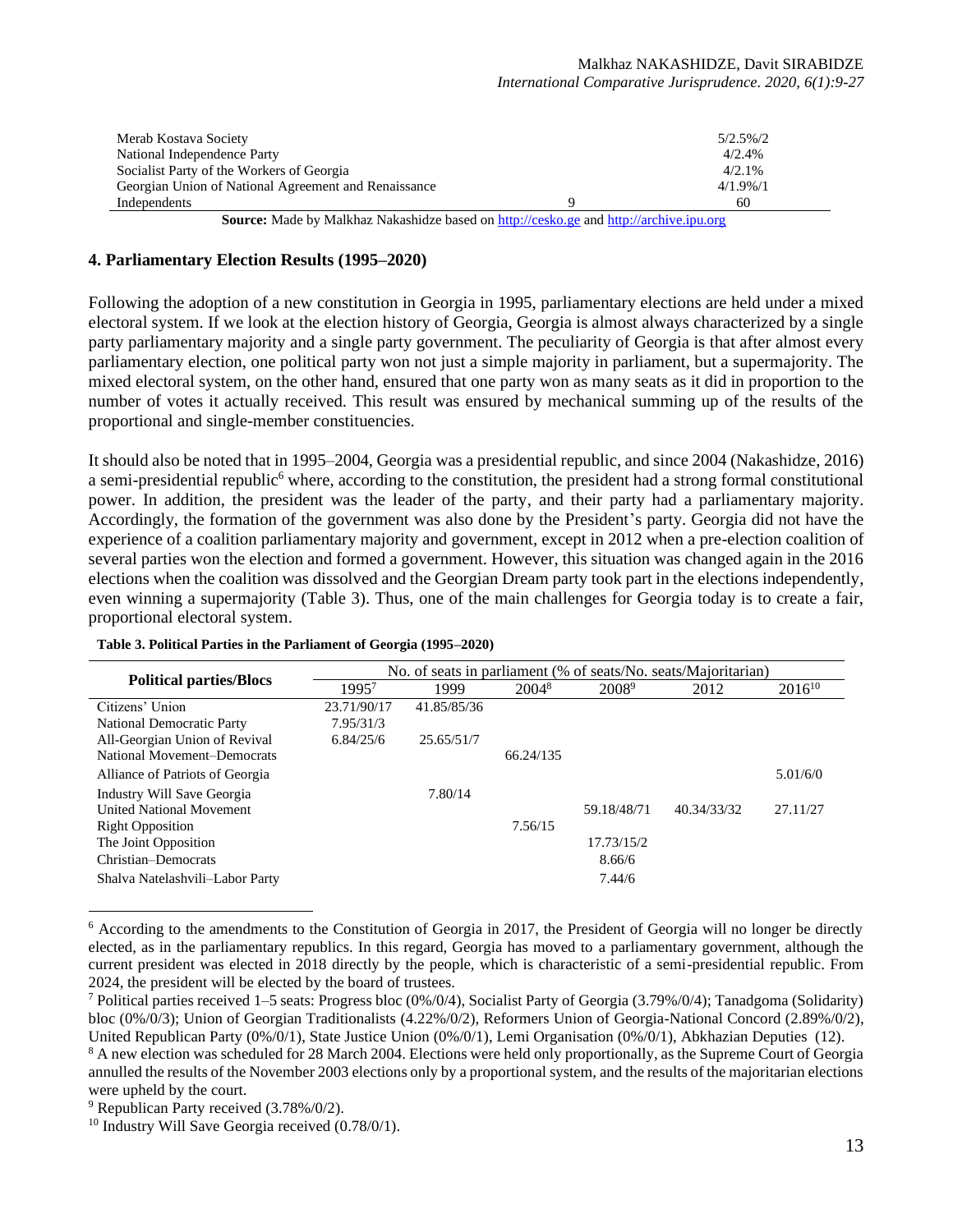| Georgian Dream Coalition         |    | 54.97/44/41 | 48.68/44/71 |
|----------------------------------|----|-------------|-------------|
| Non-partisan/Independents/Others | 29 |             |             |

Source: Made by Malkhaz Nakashidze based o[n http://cesko.ge](http://cesko.ge/) and [http://archive.ipu.org](http://archive.ipu.org/)

#### **5. Constitutional Reforms on Electoral System**

The Georgian Dream coalition talked about the injustice of the electoral system in Georgia and the need to change it in the pre-election period of 2012. At that time, there was a mixed electoral system in which 73 deputies were elected to a 150-member parliament in a single-member constituency, while the remaining 77 seats were divided proportionally between parties that exceeded the 5% threshold. The Georgian Dream's election program stated: 'Georgia has a de facto one-party parliament, which is an obedient executor of the will of a small ruling political team. One of the main reasons for this is the unfair electoral system' (Georgian Dream, 2012).

International organizations have also stated that Georgia's electoral system does not fully comply with European standards, as inequality between single-seat constituencies has not been eliminated, violating the principle of equality of votes which undermines the principle of equality (Committee on the Honouring of Obligations and Commitments by Member States of the Council of Europe, 2012). Georgia's OSCE and the European Union have also called for a change in the electoral system. Addressing remaining shortcomings in the legislative framework and in the administration of elections, as identified by the Organisation for Security and Cooperation in Europe's Office for Democratic Institutions and Human Rights (OSCE/ODIHR) before the start of the cycle leading to the next parliamentary elections in 2016 (European Commission, 2015), opposition parties in Georgia and other nongovernmental organizations (NGOs) have argued that the current political system has put political forces in a precarious position (ISFED, 2015).

### **5.1. 2013–2016 Constitutional Reform**

In 2013, the Parliament of Georgia established the State Constitutional Commission (Resolution of the Parliament of Georgia, 4 October 2013) and approved the statute (The Resolution of the Parliament of Georgia 27 December 2013). There was an expectation that one of the main reforms – the change of the electoral system – would be implemented at that time. However, it should be noted that the sitting of this commission was not very active, the term of office was extended three times, and three sessions of the commission were held in two years (IDFI, 2015). Later, the leader of the ruling party blamed the failure of the commission's work on the chairman of the parliament, Davit Usupashvili, who was also the chairman of the commission (Medianews.ge, 2016). Usupashvili himself said that the State Constitutional Commission was unable to reach a decision because, first of all, it was declared a de facto boycott by the United National Movement, as well as the Georgian Dream, which postponed the constitutional issues. The coalition does not have a common position on any of the key issues, which in turn results in the fact that most of the coalition partners are waiting for the position of the Georgian Dream party which, in turn, is not formed on almost anything (Medianews.ge, 2016).

Indeed, the amendment required two-thirds` of the votes of the members of parliament, and without the support of the National Movement – the great opposition party – these changes would not have been possible, although it was clear that the ruling coalition itself had not agreed on positions on the changes. It transpired that the four parties in the Georgian Dream coalition – the National Forum, the Conservatives, the Republicans, and the Industrialists – which were actively seeking the abolition of the majoritarian elections before 2012 supported the 2016 parliamentary elections by a majoritarian system (ISFED, 2015). Finally, on 6 June 2015, it was announced that the government had refused to abolish the existing, mixed-type electoral system and instead postponed it until 2020.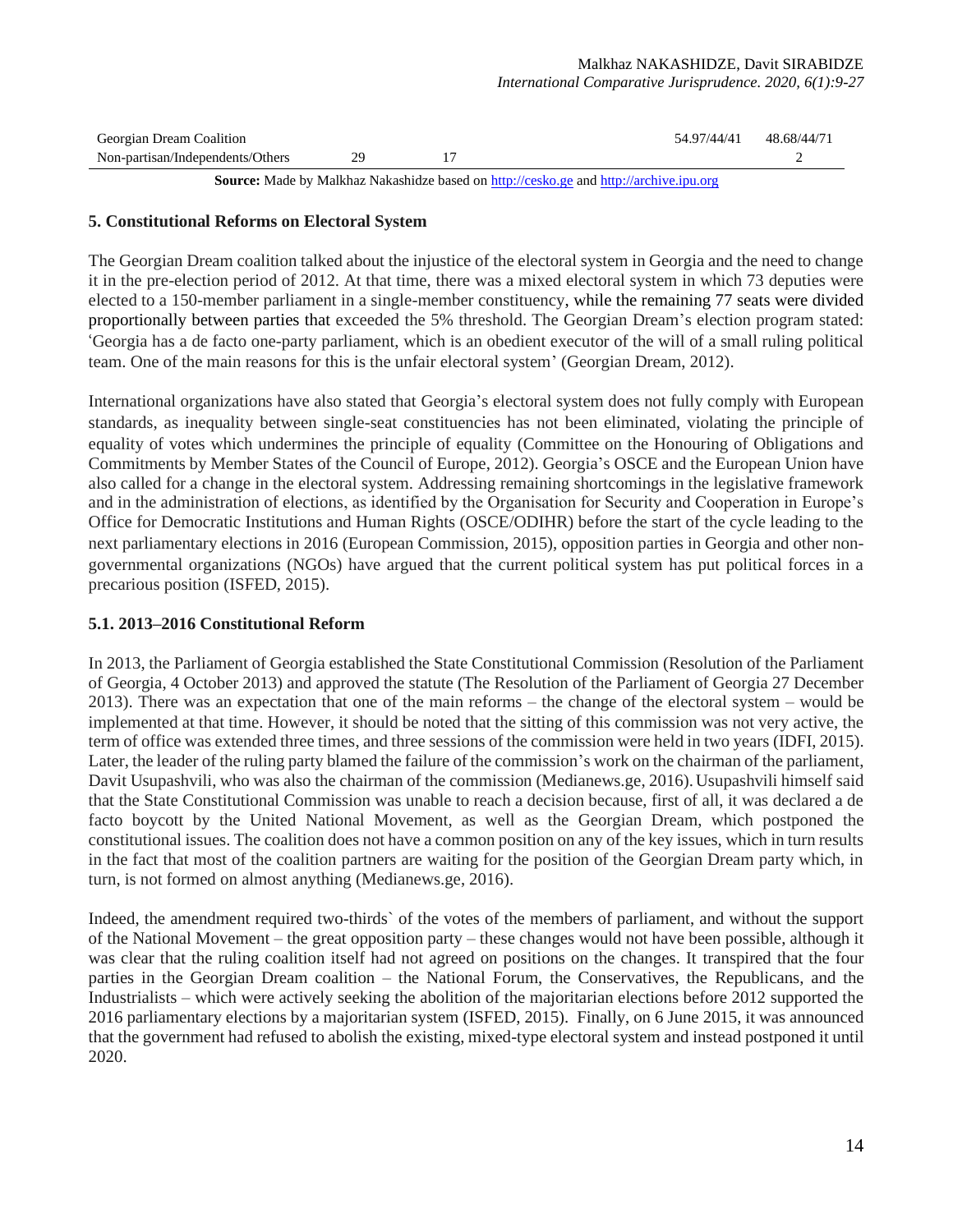### **5.2. 2017–2018 Constitutional Reform**

Georgia had its second attempt to change the electoral system after the 2016 parliamentary elections. On 15 December 2016, parliament created the State Constitutional Commission to revise the constitution. The main goal of the Commission was to draw up the draft law on the revision of the Constitution of Georgia (Resolution of the Parliament of Georgia, 15 December 2016). On 22 April 2017, the State Constitutional Commission adopted the Draft of Revision of the Constitution (The State Constitutional Commission, 22 April 2017). The State Constitutional Commission comprised 72 members, including representatives of both the parliamentary majority and the minority, constitutional bodies, experts, NGOs, and representatives of political parties who received at least 3% of the vote in the last parliamentary elections. The ruling party held a majority on the commission. The presidential administration refused to work with the Commission because, in the president's opinion, the procedure for setting up the Commission lacked political legitimacy and was not based on a wide consensus (Civil Georgia, 2016). Two days before the vote on the constitutional draft, the opposition parties left the Commission. Fifteen opposition parties announced that the ruling majority had not considered any of their proposals and accused the ruling party of amending the constitution to suit themselves.

The opposition demanded a fully proportional parliamentary election during the last elections. At the start of the work of Constitutional Commission the ruling party supported this proposal, but then proposed a 5% threshold with undistributed votes below the threshold being allocated to the winning party. At the same time, the draft banned electoral blocs. With weak party structures and financial resources, the opposition fear that the election process will not be equal, given they will have to compete against the Georgian Dream, which is backed by billionaire Bidzina Ivanishvili. The percentage of undistributed votes could range from 20% to 60%, meaning that the first-place party is likely to receive a bonus of 30 or more seats in parliament. It seems that, after abolition of the majoritarian system, the ruling party still hoped to create a majority in parliament using these amendments. This is indisputably an unfair electoral system and will most likely create a strong one-party majority in the future.

The amendments relating to the electoral system were strongly criticized by international organizations, Georgian NGOs, and the Venice Commission. The Venice Commission noted that:

The replacement of the current proportional/majoritarian election system by a proportional election system is, without doubt, a positive step forward aiming at increasing pluralism in Parliament. However, this positive step forward is limited by three mechanisms: the 5% threshold rule in legislative elections is maintained; the undistributed votes below the 5% threshold are allocated to the winning party, and electoral coalitions (party blocks) are abolished. While the 5% threshold is perfectly in line with European standards and does not as such expose itself to criticism, taken together, these three mechanisms limit the effects of the proportional system to the detriment of smaller parties and pluralism and deviate from the principles of fair representation and electoral equality to a larger extent than seems justified by the need to ensure stability (European Commission for Democracy through Law, 2017a).

Unlike in 2012, the Georgian Dream coalition of several parties dissolved before the 2016 elections. Georgian Dream participated independently, winning 48.67% of the proportional vote and 44 seats in the legislature, and 70 of the 73 seats in the majoritarian constituencies. So, with less than 50% of the vote, the party won 150 seats, a supermajority in parliament, and was able to change the constitution without the participation of the other parties in parliament. On 26 September 2017, Parliament approved the amendments to the Constitution at the third reading supported by 117 votes, while 2 MPs voted against. According to the amendments, the proportional electoral system will begin in 2024, while the 2020 elections will still be held under the existing mixed electoral system and with a one-time 3% election threshold. Thus, the reform process ended with the rejection of a fully proportional electoral system for 2020 parliamentary election, which was the main demand of the opposition political parties.

Keeping the mixed system for the 2020 parliamentary election could be considered a strategic goal of the ruling party in its attempt to maintain power. Allowing party blocks and reducing the election threshold to 3% was a last-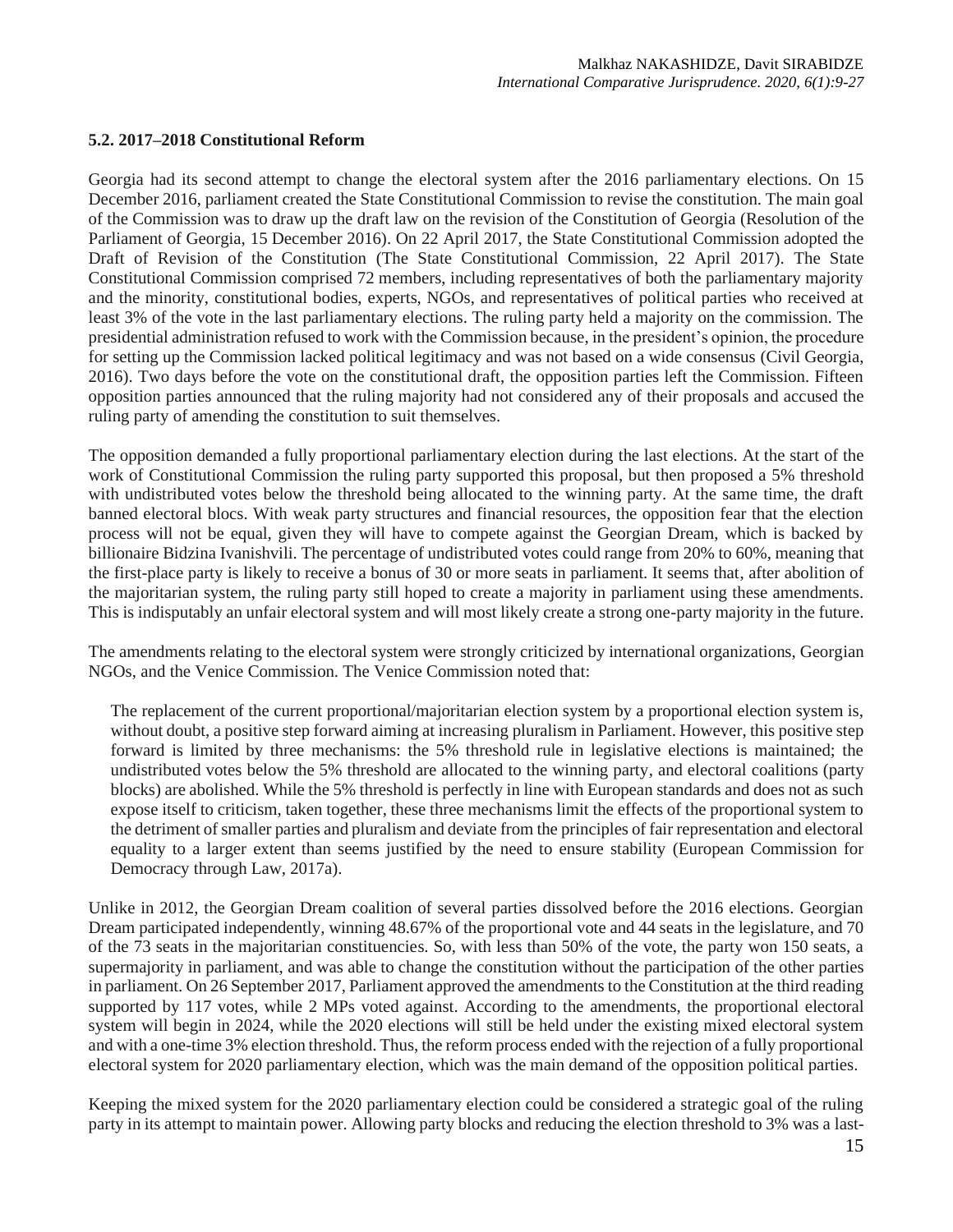minute change in the face of strong criticism from the international and domestic community. Nonetheless, the Venice commission noted that the postponement of the adoption of a proportional election system to October 2024 is both highly regrettable and a major obstacle to reaching consensus (European Commission for Democracy through Law, 2017b). The ruling party announced that they could not make any fundamental changes to the constitution during its third hearing, and that a new draft of the constitutional amendment will be initiated during next parliamentary session. The Venice Commission noted that they expect this step not only to be considered, but immediately adopted (European Commission for Democracy through Law, 2017b).

#### **5.3. Anti-Occupation Protests and Electoral System Change Initiative**

On 19 June 2019, the 26th General Assembly of the Inter-Parliamentary Assembly of the Orthodox Church (I.A.O) opened in Tbilisi. The I.A.O. is an inter-parliamentary body formed under the initiative of the Greek Parliament in 1993. The arrival of the Russian I.A.O. delegation to the plenary hall of the Georgian Parliament – and the decision to let a Russian lawmaker, Sergei Gavrilov, temporarily sit in the chair of the speaker – caused widespread protest in Georgia. Protests continued in Georgia's capital, Tbilisi, over the next few weeks. This act was considered very insulting by Georgian opposition members and the public at large, as the Russian Federation has occupied 20% of the territory of Georgia and Georgia does not have diplomatic relations with Russia. The opposition MPs protested the appearance of the Russian MP in the Parliament of Georgia. MPs from the 'United National Movement' (UNM) and 'European Georgia' gave the government half an hour for all Russian MPs to withdraw, saying that 'if the government did not withdraw these people from the parliament building, they would start mobilizing and bringing people to the Parliament Hall' (JAM News, 2019). The government was forced to suspend the assembly and remove the Russian MPs from the Parliament building.

The government used tear gas and rubber bullets against the protesters to no avail. Finally, with the use of water cannons, the protest was disbanded. However, police pursued assembly participants after the end of the protest, chasing them on various streets and using force. Ultimately, several hundred people were injured as a result of the violent dispersal, including policemen, journalists, and peaceful protesters. Three participants lost their eyesight after being hit by rubber bullets. Though the Georgian authorities succeeded in violently dispersing the demonstration, the citizens' protest was not over. On the second day of the demonstration, protesters raised three demands. They demanded the resignation of the Interior Minister, the adoption of proportional representation for the next parliamentary elections, and the immediate release of the detainees (Liberal, 2019).

Though concerned about the high tensions, the government struggled to place political responsibility. Ultimately, at a session of the ruling Georgian Dream coalition, Irakli Kobakhidze resigned from the position of Speaker of Parliament. His resignation was not enough to calm the protesters, however, who maintained their other political demands, including the adoption of proportional representation for the 2020 parliamentary elections. On 24 June 2019, a few days after the demonstration was dissolved, the Georgian Dream coalition announced that the 2020 parliamentary elections will be conducted through a proportional system under an electoral threshold of zero (First Channel, 2019a).

This unexpected proposal on the electoral system change was considered as a victory for the protesters, but many activists remained suspicious of the annulment of the electoral threshold. Election observer organizations also commented on the abolition of the threshold which currently, in accordance with the constitution of Georgia, is set at 3% for the 2020 elections. On the one hand, the abolition of the electoral threshold was useful for the ruling party, but on the other hand it could pave the way for different nationalist, pro-Russian, or fascist groups. The opposition feared that the ruling party, which had the most financial resources, might facilitate the creation and purchase of various satellite parties and thus try to gain a majority in parliament (Moestrup, 2019).

It was realistic that the government had taken such a step because of the mass protests. However, the ruling party said that the proportional system better responds to multiparty, pluralistic political representation in the European standard, but it would be better to introduce in 2024 because time was still required to strengthen political parties.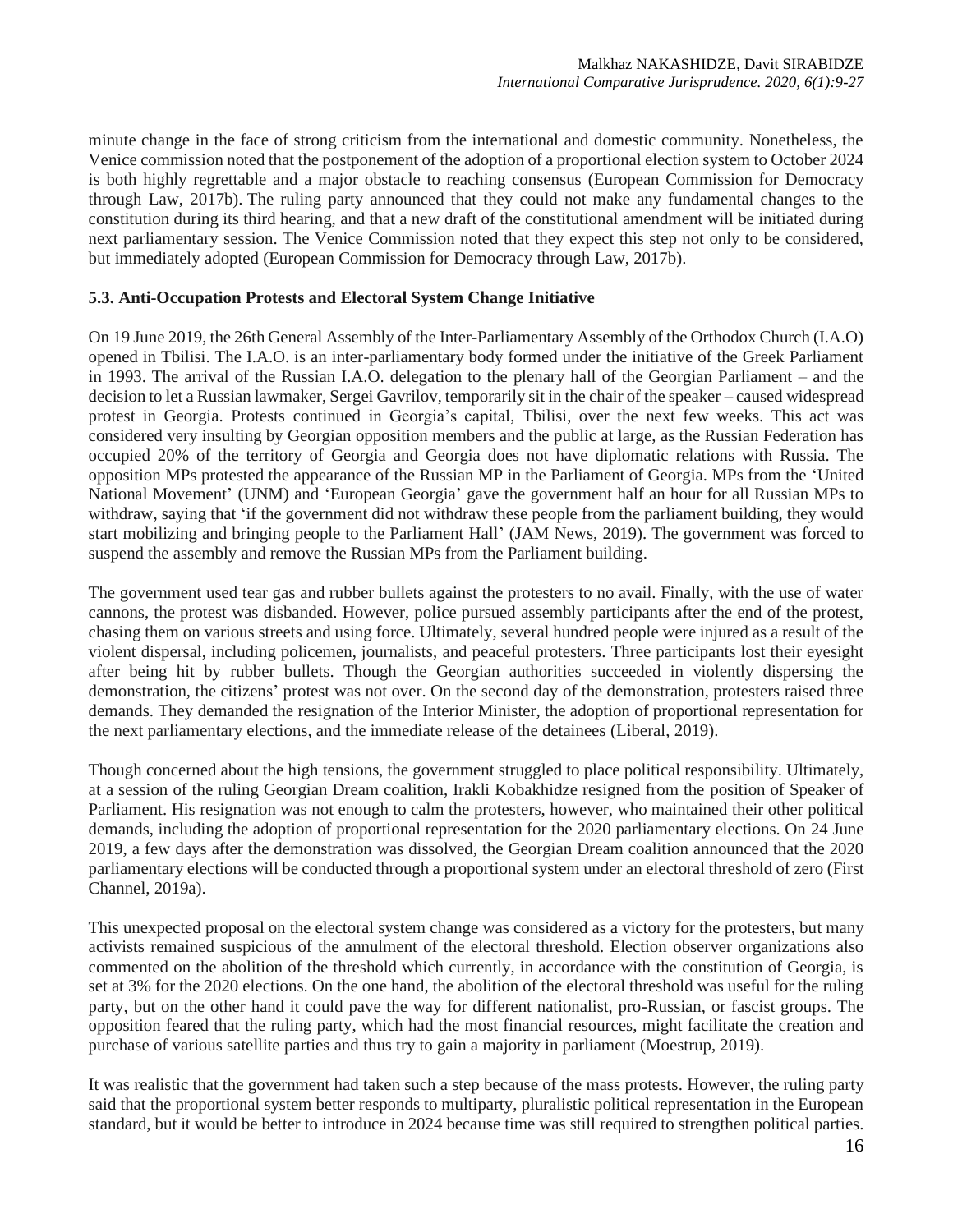The ruling party also noted that the current mixed electoral system is absolutely democratic, and held and tested in many traditional democracies, but society is demanding change and the party's initiative is the basis for largescale political change. The party said it wanted the youth to be actively involved in governing the country, and that the party had decided to give up the initial advantage that the Georgian Dream would naturally have under a mixed electoral system (First Channel, 2019a).

In fact, by putting forth such a proposal, the ruling party acknowledged that the majoritarian system was an advantage for the ruling party, and if the 2020 parliamentary elections were held in a mixed system then the Georgian Dream would most likely win almost all majoritarian constituencies. Another motive for wanting a fully proportional electoral system was that the ruling party had growing political and economic challenges, both global and local, facing the country that would increasingly need to be addressed by the broad public and political consensus, unity, and shared responsibility that are exclusively expected of a pluralistic environment (First Channel, 2019a).

Finally, the constitutional amendment was initiated in Parliament by the ruling party, and public meetings were held in the regions of Georgia for a month. At the same time, the opposition parties submitted a draft constitutional amendment, collecting the signatures of more than 200,000 citizens. According to this initiative, the proportional system of parliamentary elections should be held at a 3% threshold and should not prohibit the creation of election blocs. On 3 September 2019, the Parliament of Georgia established the Public Review Commission (Resolution of the Parliament of Georgia 3 September 2019), and on 11 September 2019, the Organizing Committee started the public discussion on the draft constitutional law related to the transition to the proportional electoral system (Parliament of Georgia, 2019a). This draft provided for the proportional representation of the full composition of the Parliament of Georgia only in a proportional manner, with a 3% national threshold and both parties and blocs being allowed to participate in the elections.

### **5.4. Rejection of Initiated Electoral System Change**

In order to change the constitution of Georgia during one parliamentary session, the bill must achieve the support of three-quarters of the Members of Parliament; in the absence of such support, the initiative should be considered by the next elected legislature. The initiative was put forward by both the opposition and the ruling party, went through all necessary procedures, and was set to be voted on by parliament on 14 November 2019. Parliament did not support the opposition's proposed bill, but expectations were high that the parliamentary majority would adopt a draft pledged by the ruling party in June. The poll found that 101 lawmakers voted in favour of the amendment, 3 opposed it, 113 votes were essential for decision, and parliament rejected a proportional system (Parliament of Georgia, 2019b).

The parliamentary outcome has drawn widespread criticism from opposition parties, civic activists, and NGOs: it was considered a failure by the ruling party to fulfil its promise in June and that the ruling party's chairman, Bidzina Ivanishvili, should take the blame for the failure. The day before the parliamentary debate on the constitutional amendments, the majoritarian MPs opposed the amendments. For example, Dimitri Khundadze said that the proportional system is dangerous for the country (Kapanadze, 2019). Kakha Okriashvili said that the proportional system threatens the stability of the country and cannot support it despite the party leader's pressure to change their decision (Interpress News, 2019). The majoritarian MPs, who were never active in parliament, were opposed to the proportional electoral system, but their independence was questionable. Much of the public is convinced that the ruling party used majoritarian MPs to reject the proportional system (Nakashidze, 2019).

Majoritarian MPs opposed the shift to a proportional system in 2018 as well, and it was even considered to be a situation manipulated to maintain a mixed electoral system. The Parliament of Georgia, where 77 members are elected proportionally and 73 are majoritarian, has an advantage for the ruling party in forming a parliamentary majority in a situation where it has low proportional representation. This is what happened in the 2016 election,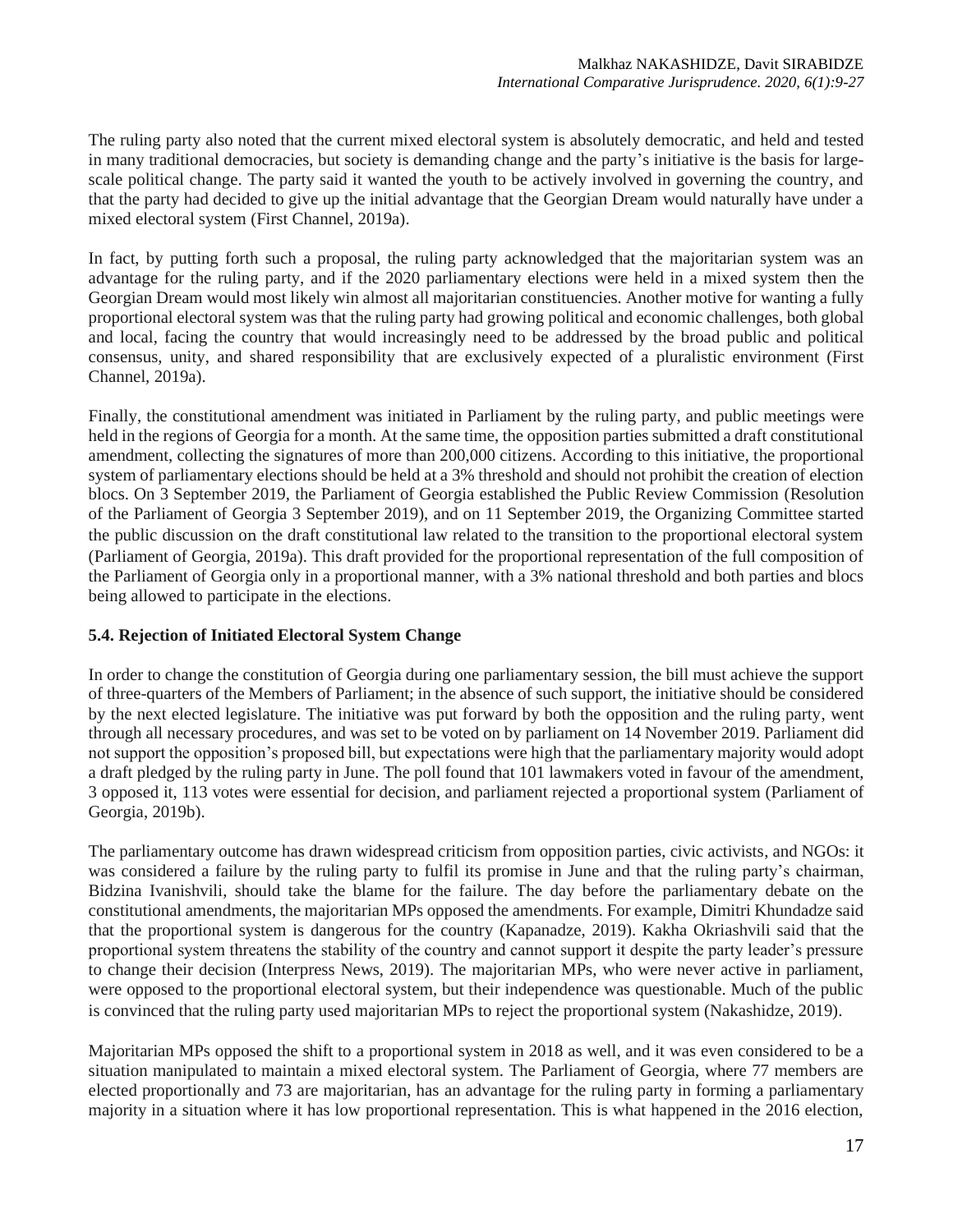when the Georgian Dream, with 48% support, won 73 majoritarian constituencies and thus formed a majority in parliament. That is why the opposition is calling for a fair electoral system in the form of a proportional system where the ruling party has no advantage.

Senior officials have responded to the denial of the constitutional amendments. Bidzina Ivanishvili, the chairman of the ruling party himself, said: 'I am disappointed that ultimately, our initiative to hold the 2020 parliamentary elections on a proportional basis with zero electoral thresholds failed to come to fruition'. Unfortunately, the Parliament of Georgia rejected this initiative due to opposition from one part of the deputies of the Georgian Dream, most of whom are majoritarians (First Channel, 2019b). The country's prime minister said that:

A proportional electoral system is a step forward in our democratization. This is the decision we made and we want it to be implemented. I would like to emphasize that we will fulfil this promise and that we will fulfil this promise in the Constitution. Let's not forget that the talk was about 2020. However, we must also remember that the country will have a proportional system as it has in the Constitution from 2024 (Parliament of Georgia, 2019).

Officials said that they have done everything they could to introduce a proportional electoral system, but failed to agree with the majoritarian MPs and other members of the team. They think this is part of inter-party democracy and there are different opinions. At first glance it is possible that in this opinion there is nothing unusual, but it is the position on the constitutional changes – which were under consideration for a month in the regions then went through all of the normal procedures, and was also signed majoritarian MPs who did not express different positions and only during the polling day opposed the ruling party – which is not reliable. Along with the statements of the ruling party leaders, the vice Speaker of the Parliament of Georgia, Tamar Chugoshvili, and 11 MPs left the Georgian Dream ruling party after the rejection of the bill. In addition, several members of parliament said that they needed time to consider whether to remain in the parliamentary majority (Agenda.ge, 2019).

In such a political situation, as constitutional amendments could not be adopted quickly, the opposition suggested the so-called German electoral model by adoption of changes to the election code. This was not a purely German model, although it was somewhat close to the German mixed system. If we look to international practice, it is known that, since 1989, the German electoral system has become increasingly popular among countries reforming their own electoral systems. For example, Albania, Bolivia, Hungary, Lesotho, Mexico, New Zealand, Romania, and Venezuela have introduced mixed compensatory electoral systems for their national elections (Bochsler, 2012). Despite the quick spreading of mixed electoral systems, we know fairly little about their outcomes in practice. Regarding their impact on the party system, previous studies found that they have an impact somewhere in between PR and plurality/majority vote, although without a much more precise specification (Bochsler, 2007). This shows that proportional outcomes under positive vote transfer systems tend to be the exception rather than the rule, and that the very same electoral system can lead to very different outcomes (Bochsler, 2014). Thus, the German electoral system is characterized by many peculiarities, and in the next part of the article we will discuss what the proposed new mixed system in Georgia actually means.

### **5.5. Multilateral Agreement on Electoral System Change**

When the Georgian Dream's promise to the public to run the 2020 election under a proportional system failed, a new wave of protests across the country began. After the ruling party did not accept the constitutional amendments in parliament due to disagreements between the majoritarians, the opposition parties decided to offer a model to the government that did not meet the constitutional majority in the parliament, and could be adopted by ordinary law. One of such options, as mentioned above, was the so-called German electoral model. Representatives of almost all opposition parties agreed and demanded from the government the acceptance of the so-called German model (Opposition calls for German elections, 2019).This was not exactly the German mixed electoral model that operates in Germany, but was as close as possible to the German system in the reality of Georgia.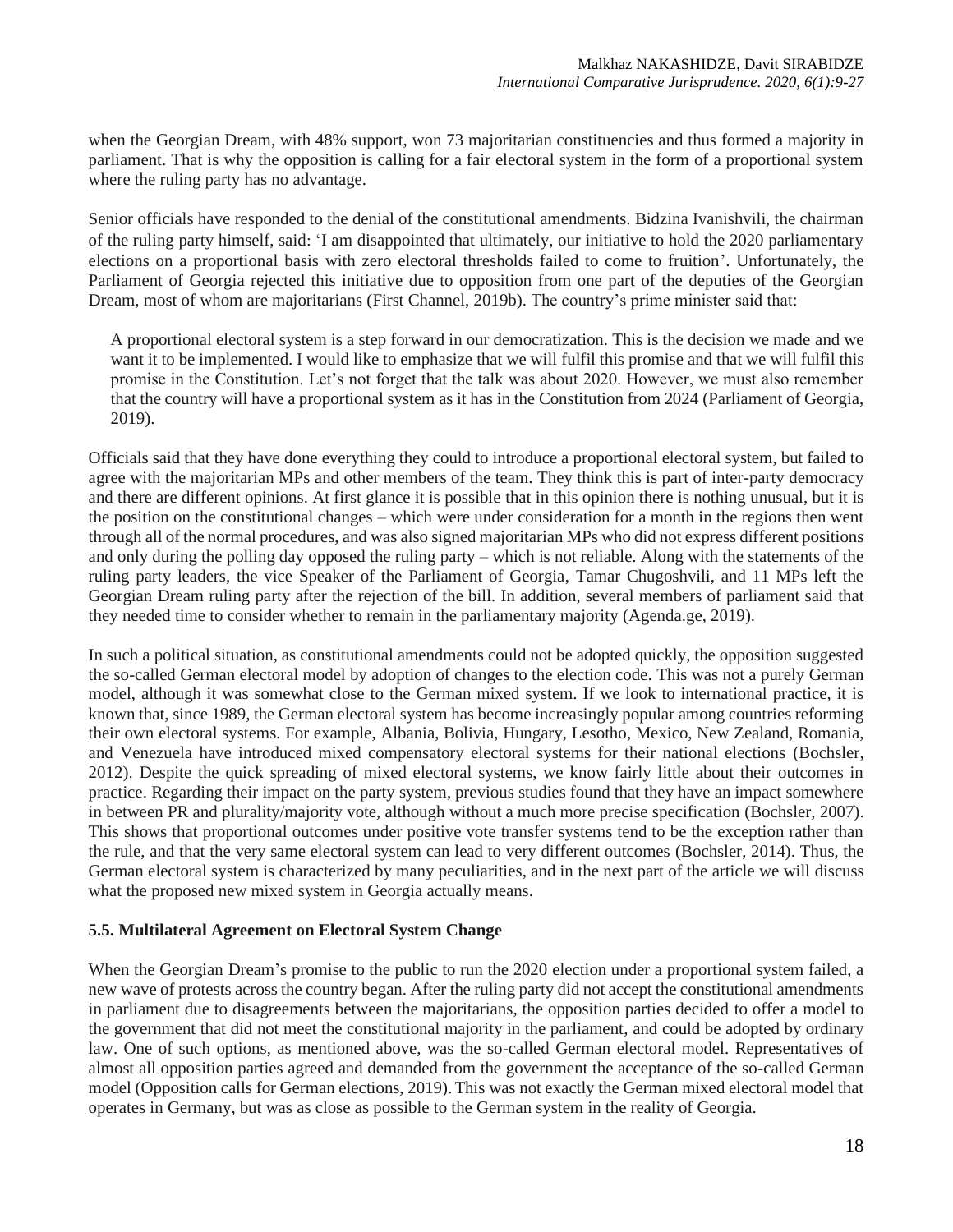According to this model: the parliament will again have 150 deputies (elected by the proportional system – 77 and elected by the majoritarian system – 73); the 3% threshold will be in place; the party/bloc will receive seats for the party list only if it exceeds the 3% threshold; the party/bloc will receive seats in a single-member constituency even in the case that they are not be able to overcome the barrier; and single-mandate constituencies will be merged into 6–8 mandated constituencies (respectively, voters will elect 6–8 majoritarian MPs). The voter casts their first ballot for the first majoritarian candidate, and the second ballot for one party or electoral bloc. After the election, the number of votes cast for the majoritarian candidates will be calculated first and the winners will be announced. Then, how many voters voted for this or that party or bloc will be calculated. For the fairness of the distribution of mandates, the formulas will be applied at different stages:  $Mi = Ni \times (150-P)$ : the whole part of the number N; and Mk = Nk x (150-P-P1): the whole part of the number N. In this formula: Mi is the number of seats in the party / electoral bloc that has crossed the electoral threshold; Ni is the number of votes received by the party / election bloc; N is the sum of the votes received by such parties/election blocs; P is the number of "independent" candidates and the winning majoritarian parties/blocs who failed to cross the electoral threshold; Mk is the number of seats owned by a party / election bloc; Nk is the recount of votes received by this party / election bloc. (Kunchulia, 2019).

According to the model, a particular party/bloc can get the maximum number of seats it deserves from the proportional system (party list), and the party/bloc (proportional and majoritarian system) will not receive more than it deserves from the proportional system (party system) in the elections. If a majoritarian party/bloc candidate, overall, gained the same or more than a mandate than this party/bloc list deserved, they will not receive additional mandates (Kunchulia, 2019).

However, in response to the opposition, former Parliament Speaker Irakli Kobakhidze said that the so-called German model does not comply with the constitution, as the constitution states that 77 MPs will be elected by proportional system and 73 by majoritarian system (IMEDI News, 2019). However, this statement likely stemmed from more political motivations, as experts (Open Society Foundation, 2019) and leading NGOs (NGOs on German Model, 18 November 2019) believed that this model was in full compliance with the constitution of Georgia. Nothing was later stated on the unconstitutionality of the bill in OSCE/ODIHR report, which was prepared at the request of the opposition (OSCE Office for Democratic Institutions and Human Rights, 2020). In addition, the party said that, given the situation in the parliamentary majority, there are no resources to mobilize 113 votes to get a constitutional amendment, thus the issue is closed and the mixed electoral system will be maintained in 2020 (Radio Free Europe/Radio Liberty, 2019).

In parallel with the government's position, protests by opposition parties and civil activists outside official buildings, including the picketing of the parliament building, intensified in the country. All the opposition parties have managed to revolt around the demand for a change in the electoral system, which has been unprecedented in the history of Georgia. At the same time, the positions of Georgia's international partners towards the Georgian leadership have become extremely critical. Representatives of the European Union, the US Congress, and officials from other countries have criticized the Georgian government and called for a change in the electoral system for the 2020 elections. For Georgia, this could have been responsible, to some extent, for blocking international aid and setting certain conditions for their admission to the European Union and NATO, thus hindering that which is a priority for the country's foreign security.

Amid political pressure and protests, the government's position was gradually weakening, although it clung on the electoral system to the end. The Georgian Dream proposed that the number of deputies elected by the proportional system for the next parliamentary elections be increased from 77 to 100, and that the number of majoritarian deputies be reduced from 73 to 50 (Radio Free Europe/Radio Liberty, 2020). The opposition did not agree with the proposal and demanded a ratio of 130 proportional representation to 20 majoritarian, which the opposition said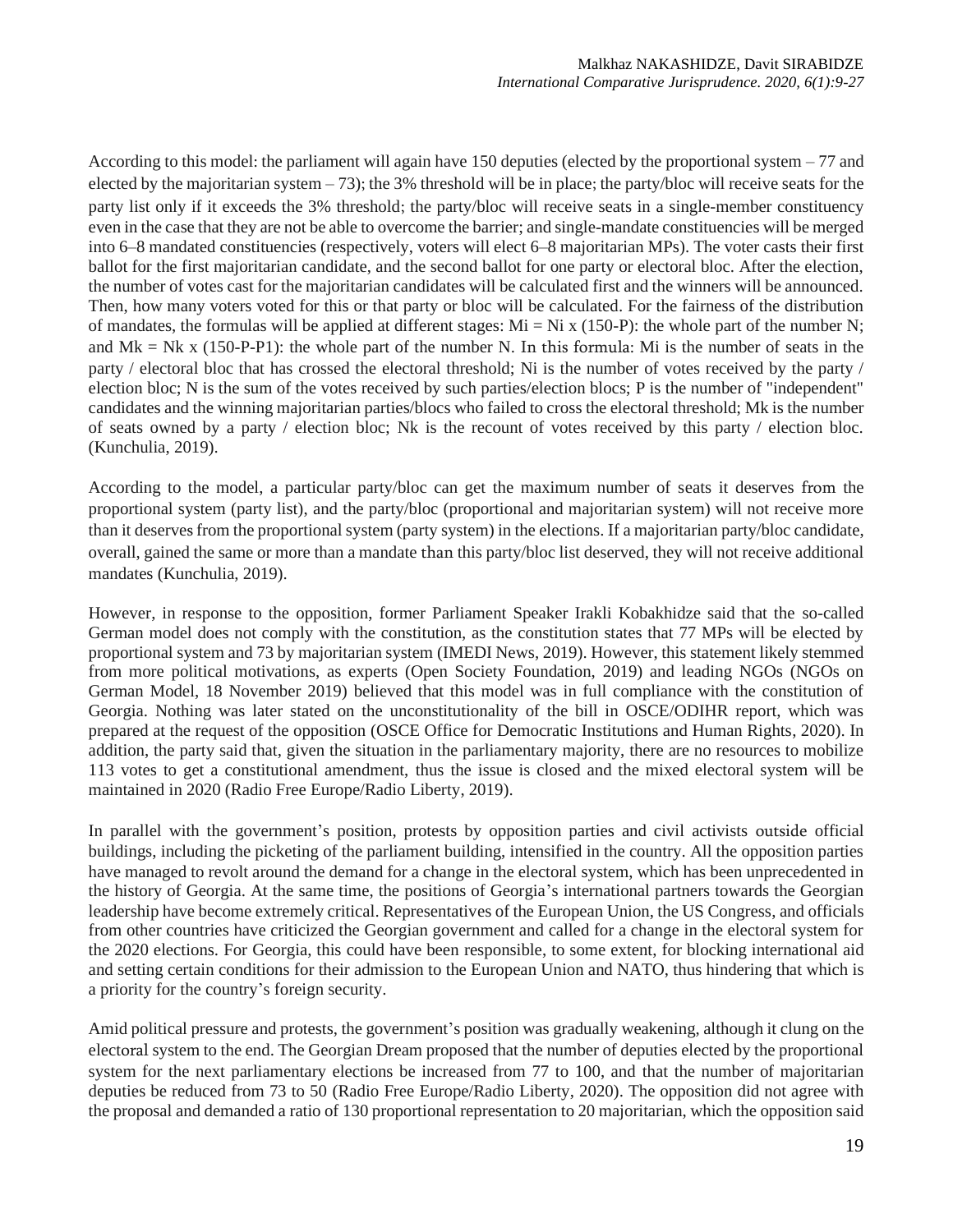would ensure substantial proportionality in the election, and a party that failed to win the support of a majority of voters would not allow it to come to power. This meant that elections under a majoritarian system would not be crucial to creating a majority. However, the opposition stopped talking to the authorities on 10 February 2020, after the Supreme Court found one of the leaders of European Georgia, a former mayor of Tbilisi, guilty of misappropriating money from one of the funds during his mayorship and sentenced him to two months in prison (IMEDI News, 2020). Opposition groups called for the release of all political prisoners and detained political prisoners, but the government denied any such demand. Later, Giorgi Rurua, a shareholder of one of Georgia's main opposition television networks – Mtavari TV – was arrested in Tbilisi on 18 November 2019 for the illegal purchase, storage, and carrying of firearms. On 25 July 2019, Irakli Okruashvili, the leader of the Victorious Georgia party, was arrested because of the violation of the law which prohibited the organization of, leadership of, or participation in group violence during the mass protests in June 2019.

After long-term multi-party and international talks through the mediation of foreign diplomats, the Georgian Dream and opposition parties reached an agreement on 8 March 2020. According to this agreement, 120 deputies will be elected by a proportional system and 30 by a majoritarian system in 2020, with a 1% electoral threshold. A party with less than 40% of the vote cannot form a parliamentary majority. The parties signed a memorandum (US Embassy in Georgia, 2020b) of understanding and released a joint statement (US Embassy in Georgia, 2020a). This agreement consisted of two parts: the electoral system and the politicization of Georgia's judiciary. In this joint statement, it was noted that: 'we agree on the importance of upholding and striving for the highest standards in the functioning of Georgia's judicial system. While differences remain, we all agree on the necessity of addressing actions that could be perceived as inappropriate politicization of Georgia's judicial and electoral processes and of avoiding any such actions in the future' (US Embassy in Georgia, 2020a).

In order to implement this agreement, on 17 March 2020 the Parliament of Georgia established another Commission for Constitutional–Public discussion and launched the process of constitutional amendments (Resolution of the Parliament of Georgia, 17 March 2020). According to this model, elections will be held in 30 single-member majoritarian constituencies within the administrative boundaries. To determine the number of seats won by a political party or bloc, the number of actual votes shall be multiplied by 120 and divided by the total number of real votes received by all political parties/blocs that have exceeded the electoral threshold. Undistributed mandates will be distributed in sequence to the largest remaining parties/blocs (Resolution of the Parliament of Georgia, 17 March 2020).

In order to independently exclude the forming of the parliamentary majority, and therefore a government, by a party/bloc with less than 40% support, the bill provides requirements on the margin of total seats received by a political party or bloc in a proportional and majoritarian system. The margin is the sum of the percentage of real votes received by the party and one quarter of this share in the total number of actual votes received by the political parties and electoral blocs in the proportional system. This limit avoids the formation of a one-party parliamentary majority if the winning party or electoral bloc receives less than 40.54% of the vote under the proportional system. In case of exceeding the above-mentioned margin, the party or the electoral bloc will be deprived of the mandates from the proportional electoral list, which will be proportionally distributed on the electoral lists submitted by other political parties and electoral blocs that have exceeded the relevant electoral threshold (Resolution of the Parliament of Georgia, 17 March 2020). In addition, in case of early elections by 2024, the provisional electoral system established by the proposed constitutional bill will be effective. However, early elections in 2024 are not allowed.

Despite the agreement, the second part of the text of the later agreement became the basis for a different interpretation between the opposition and the ruling party. After the signing of the agreement, the opposition claimed that the two issues had been agreed upon, the electoral system and the release of political prisoners, and that the second part of the agreement referred to this issue (Datishvili, 2020). There is no record of political prisoners in the agreement with the opposition, but there is a record that justice should not be done by any party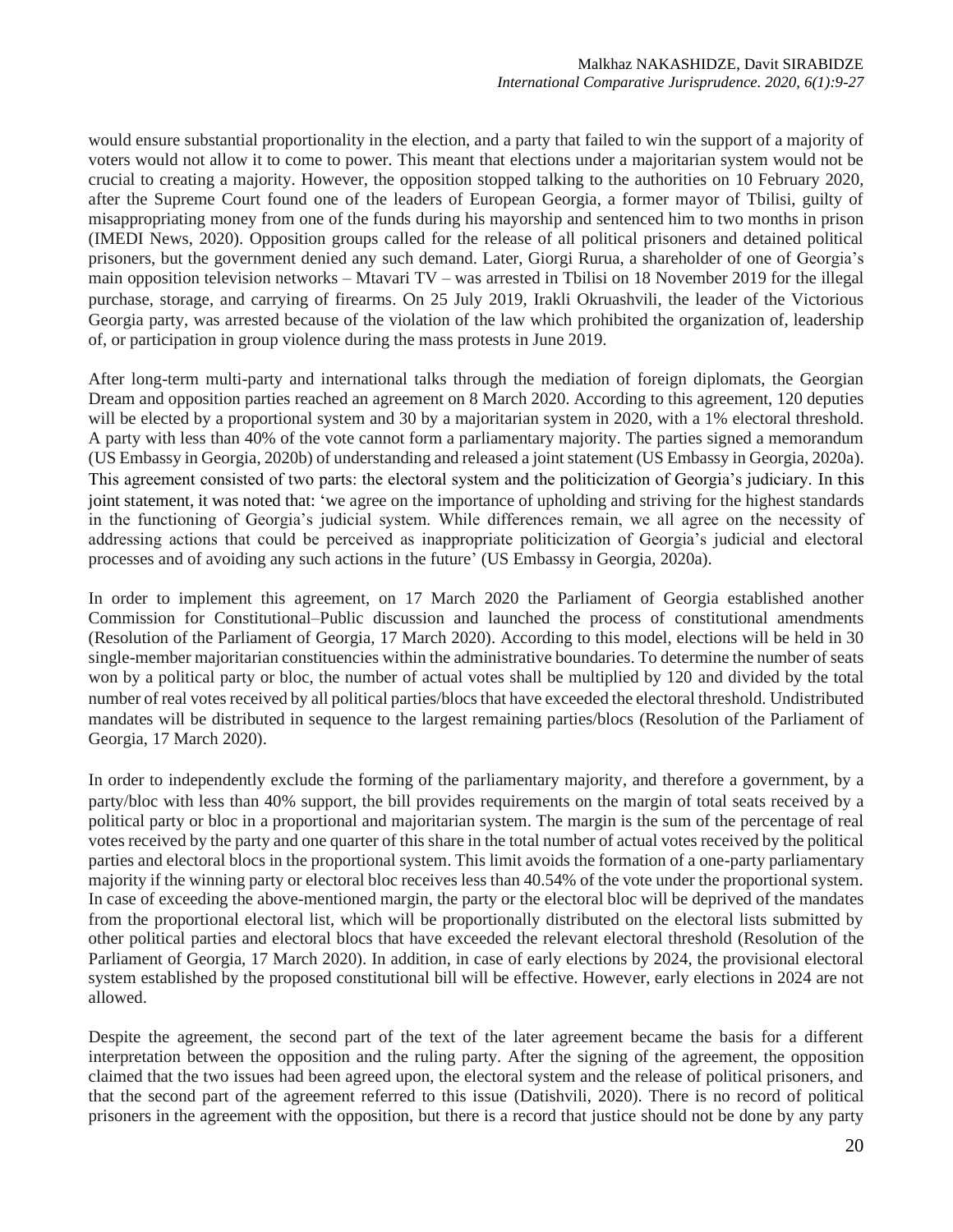and should not be used for political motives as noted by the speaker of the parliament of Georgia (Georgian Dream, 2020). On 11 May 11, in his official briefing, the speaker of the parliament said that the ruling team did not promise to release the prisoners in any way. The opposition's demand means that the ruling party should instruct three independent constitutional institutions – the president, the court, and the prosecutor's office – to release three people convicted and charged with serious crimes. To complete any speculation and ensure the implementation of the agreement, we ask the facilitating ambassadors of the negotiations to shed light on the content of the agreement. He also said that if the constitutional amendments were not adopted, it would be solely and exclusively the responsibility of the radical opposition (Georgian Dream, 2020).

To respond to this statement, the opposition has issued a joint statement stating that they will not support constitutional changes unless the authorities comply with both clauses of the March 8 agreement and release political prisoners (Civil Georgia, 2020). At the same time, the facilitating ambassadors issued a joint statement that read:

We note that this agreement is composed of two parts – one focused on the election system and the other on addressing the appearance of political interference in the judicial system. We call upon all sides to uphold the letter and spirit of both parts of the agreement with a view to its successful implementation (US Embassy in Georgia, 2020c).

It was clear that the government was not going to fulfil the second part of the agreement because it meant recognizing the arrest of people on political grounds. On the other hand, it was also clear that the agreement signed with the participation of diplomats could not directly affect political prisoners, and there was a corresponding reference to this issue. The involvement of diplomats in this agreement became necessary because the party, which controls all branches of state power, has repeatedly violated the promises made to the opposition and the Georgian people to change the electoral system, and people had no effective mechanism to impact the government.

It was unexpected that the ruling party continued to interpret and detain people on political grounds even after this statement. Such actions of the Georgian Dream were followed by a very critical response from Georgian partners in the European Parliament and the US Senate (Republican Sen. James Risch, chairman of the US Senate Foreign Relations Committee, and Democrat Gene Shahin, leader of the European and Regional Security Subcommittee) in a statement posted on the official website of the US Senate:

The United States looks forward to seeing fully free and fair elections in Georgia this fall, and I commend all parties for making the difficult compromises needed to move Georgian democracy forward. Additionally, I applaud the promise made in the joint statement on Sunday to address actions that could be perceived as inappropriate politicization of Georgia's judicial and electoral processes, and expect to see the release of politically-motivated detainees imminently' noted (US Senate Committee on Foreign Relations, 2020);

with Republican Adam Kinzinger, co-chair of the Friends of Georgia group at the US House of Representatives (Kinzinger, 2020). Statements on the need to implement the agreement were made by MEPs Andrius Kubilius (2020), Michael Galler (2020), and Viola von Kramon (2020). Similar statements have been made by members of the US Congress and the European Parliament since November last year, and they have called on the government to fulfil its promise to change the electoral system.

Suddenly, on 15 May 2020, the President of Georgia Salome Zurabishvili issued a pardon act to Gigi Ugulava, one of the leaders of 'European Georgia', and Irakli Okruashvili, the leader of 'Victorious Georgia'. <sup>11</sup> The president said that she did not pardon political prisoners, and she assumes full responsibility for stating that there

 $11$  The third detainee could not be pardoned by the President because his case is currently under trial and has not been sentenced. The opposition hopes the court will release or the president will later pardon him.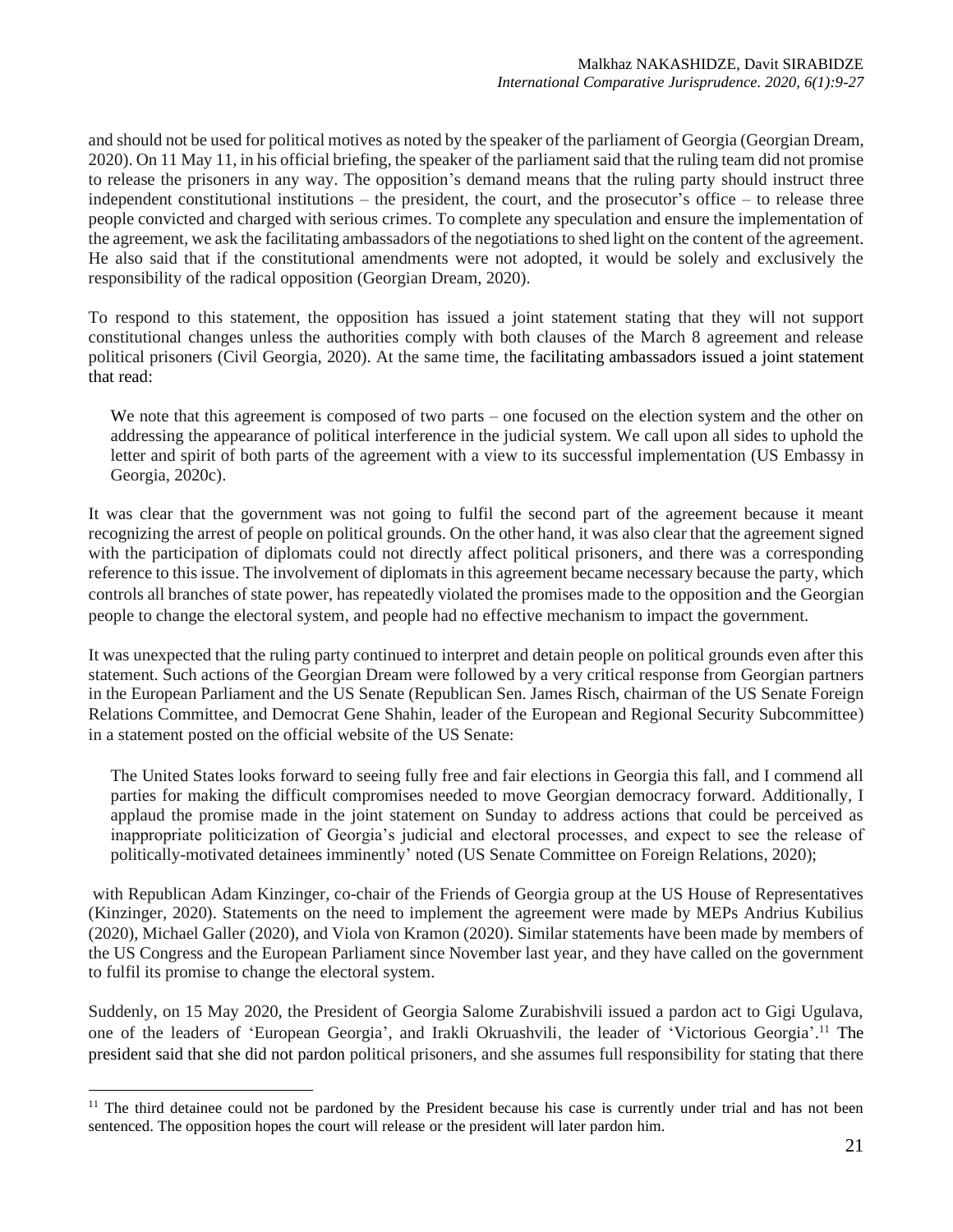are no political prisoners in Georgia. A politician who is serving a sentence for a serious crime is not called a political prisoner, but just a guilty politician. Zurabishvili stated that she cannot allow new polarisation and controversy to prevent the agreement recognised by the international community from being implemented (Official website of the President of Georgia, 2020).

It should be noted that on the same day, shortly after the pardon, a letter from US Senators Ted Cruz and John Corinne, and Congressmen Jody Arrington and Marquine Mullin, to US Secretary of State Mike Pompeo and US Treasury Secretary Stephen Mnuchin became known. They expressed concern about the deterioration of good governance in Georgia, the launch of American companies from the port of Anaklia, the avoidance of sanctions by Iranian businessmen in Georgia, and the ruling party's leader Bidzina Ivanishvili's possible connection of the Russian government (The letter of the US Senators Ted Cruz, John Corinne, and Congressmen Jody Arrington and Marquine Mullin to US Secretary of State Mike Pompeo and US Treasury Secretary Stephen Mnuchin, 2020). It seems that such clear and very critical positions of senior US officials for supporting Georgian democratic development have influenced the decision to pardon opposition leaders.

Although the president said it was her independent decision to issue these pardons, the ruling party said that it had no contact with the president and did not agree with her decision, but it is clear that the Georgian Dream made the decision and asked the president to issue an act of pardon. Zurabishvili became the president with the support of the Georgian Dream party after a highly controversial 2018 election, and has not yet made any independent decisions. Thus the unified, principled position of the opposition parties and the support of Georgia's international partners laid the groundwork for change in the electoral system. Final implementation of this initiative will depend on the vote in the parliament, where three-quarters of the votes and, consequently, the support of the opposition will be necessary. Hopefully, this time the implementation of constitutional changes will not be delayed.

### **5.6. Actors and Motivations of Electoral System Change**

The main reason why changing the electoral system has been on the agenda before each for the last 25 years election was the disproportionate reflection of the votes in the seats, which gave preference and more power to one political party. As we have already seen above, the mixed electoral system in the history of Georgia has always ensured the creation of a strong single party majority. Many political parties had less opportunities to enter parliament. That is why political parties have always demanded the abolition of the majoritarian part of the electoral system.

As in other countries, different actors assessed the change in the electoral system differently. Practice confirms that this system has always been acceptable to a large party already in power, as they had a better chance of winning in the single-member constituencies with the resources at their disposal – administrative, financial, and otherwise. If the political party failed to get the required number of votes in a proportionate system, it could form a parliamentary majority if it won in a majority of majoritarian constituencies.

Such an advantage was due to the fact that majoritarian elections were held in single-member constituencies, and the number of votes received by the party in a proportional system did not affect the number of seats. The number of proportional and majoritarian seats was automatically summarized. Such a rule was favourable for large parties, i.e. the ruling party, although the opposition constantly demanded a change in the system. On the other hand, the expectations of the opposition parties were different. Political parties in Georgia are not well institutionalized, there are many small parties that are mainly formed or united before elections. The proportional electoral system has always been more acceptable to these parties, giving them more opportunities to compete with the larger parties and more chances to get into parliament.

If we look at the recent changes, the Georgian Dream party, which was originally in opposition, was motivated to win the election and defeat the larger National Movement, and therefore supported the introduction of a fully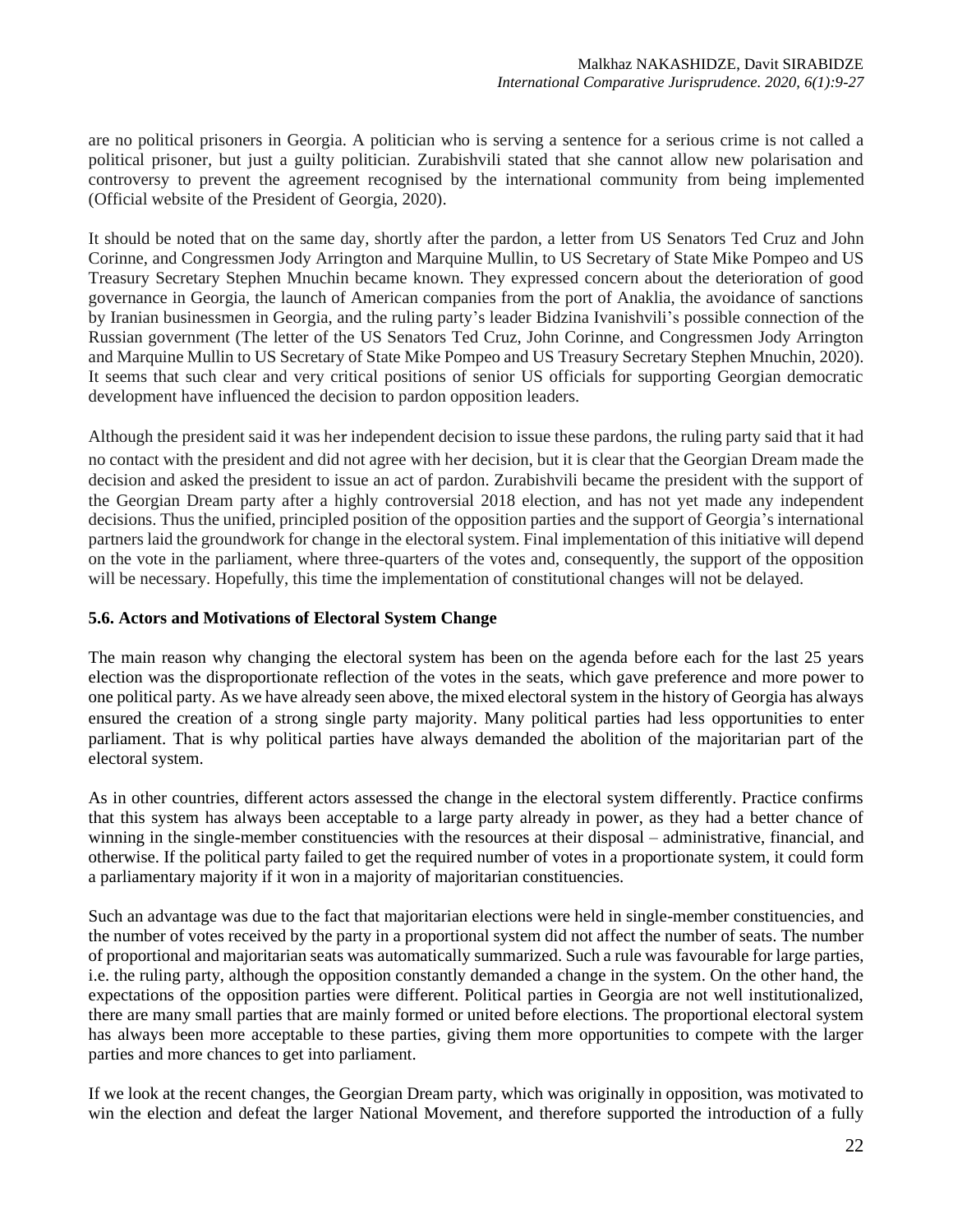proportional electoral system in the country before the 2012 election. At the time, the party's pre-election campaign was largely based on criticisms of the ruling United National Movement's strong one-party power and the threat of a constitutional majority in parliament, and therefore proportional elections were considered a significant mechanism for winning the election. However, after the Georgian Dream came to power and gained a constitutional majority in parliament (with the help of a majoritarian system), the party was less motivated to move to a fully proportional system, arguing that the country was not ready for a multi-party system.

It has been suggested that the ruling party may be motivated by the introduction of a fully proportional electoral system in its second term. The party, whose political rating and support has fallen sharply, is motivated to support a proportional electoral system as the parliamentary system will have the opportunity to form a coalition majority with other smaller parties. For example, the ruling party's proposal to move to a fully proportional electoral system with a 0% threshold and then a 1% electoral threshold means that the system will pave the way for many small political parties, including new parties backed by the ruling party. After the elections, the ruling party will have the opportunity to form a government with junior partner parties.

International organizations and national non-governmental organizations play an important role in the process of electoral change. At all stages of the development of Georgia's electoral system, the participation of international organizations such as the Council of Europe's Venice Commission or the OSCE/ODIHR was important. Georgia, as a member of the Council of Europe, has been cooperating with the Venice Commission since the 1990s and has been drafting amendments to the commission for expertise. Georgia follows the Election Code under Parliamentary Assembly of the Council of Europe. The recommendation of the Venice Commission that the difference between the constituencies should not exceed 10% and in 'special cases' 15% (European Commission for Democracy through Law, 2002) was important for Georgia in the process of electoral reform. The OSCE Office for Democratic Institutions and Human Rights periodically monitors all levels of elections in Georgia and makes recommendations to the Georgian government on both election violations and the improvement of the electoral system. Almost all election reports contain recommendations for improving Georgia's electoral system. As we have seen in the previous paragraph, parliaments of partner countries which support the process of Georgia's democratic development also play an important role in the process of electoral change in Georgia.

Both the Court of General Jurisdiction and the Constitutional Court played a role in the process of changing the electoral system. For example, The Constitutional Court of Georgia has declared unconstitutional the rule of forming majoritarian constituencies based on the borders of municipalities – because it violates the principle of equality of the vote – and called for minimizing voter inequality between constituencies (Decision of the Constitutional Court of Georgia, 28 May 2015). Following this decision of the Constitutional Court, significant amendments were adopted to the electoral legislation.

### **Conclusions**

Global practice confirms that there is no ideal and universal electoral system, and each country individually makes its choices based on its national context. In this case, it is crucial to satisfy the main actors of the electoral system, whether the main goal is to have more representation in parliament or to create a relatively strong, stable parliamentary majority and government. One of the main tasks for Georgia today is the equal and fair representation of all parties in parliament, which has not been achieved in the last 20 years. This is why a proportional system can perform such a task.

The mixed electoral system that has been operating in Georgia since 1995 is not perfect, and its replacement has always been on the agenda prior to every round of elections. Although the mixed electoral system operates in many democracies, the biggest disadvantage of the Georgian system is that the proportional and majoritarian mandates of the parties are mechanically summed up. For example, if the party won 40% of the vote (about 30 seats) and 50 of the 73 majoritarian constituencies won, the party won a total of 80 seats in parliament. Thus, the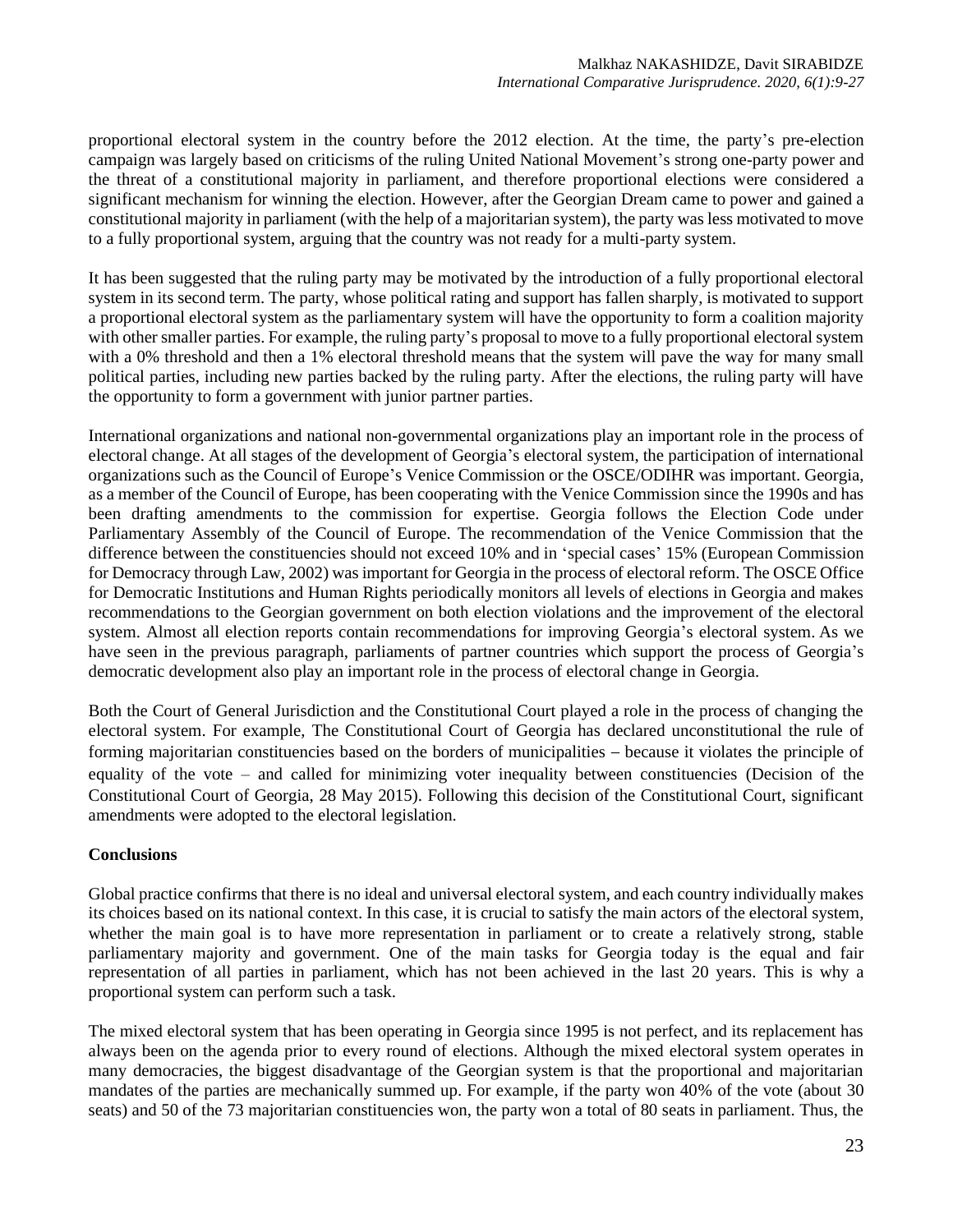current majoritarian system gives one party more chance to form a majority in the parliament, and in Georgia, where democratic institutions are weakly developed, this always works in favour of the ruling political party.

The main advantage of the proportional electoral system is that the fair representation of various political parties in parliament is ensured. In this system, the number of seats won by the party is proportional to the number of votes received, and it is virtually impossible for a party that receives half of the votes to enter the parliament with a constitutional majority, as has happened in Georgia many times. At the same time, the number of 'lost' votes is very small in the proportional system, and the system forms a more multi-party parliament. Georgia has been ruled by a one-party majority and a one-party government since 1995, and this change towards a proportional system is very significant for the development of Georgia's parliamentary democracy.

There are two main challenges in Georgia: first – to overcome the strong one-party majority; and second – to avoid high fragmentation. Therefore for Georgia, given the occupation and external threats, it is important to maintain stability buts ensure multilateralism as well. One of the mechanisms for preventing political instability is the electoral threshold. In developed democracies, where two or three strong parties participate in elections (for example, Germany), the threshold does not have a significant impact on representation, although for the so-called new democracies, the electoral threshold is important, and is generally around 3–5%. Thus, Georgia's electoral system must ensure a multi-party parliamentary system and avoid high political fragmentation at the same time.

To further strengthen parliamentary democracy, the issue of the barrier to access is important and its use in political manipulation is unacceptable. The zero electoral threshold proposed by the government allows many political actors to enter into Georgian parliament without exceeding the 5% threshold. In this case, given the number of voters, a party with more than 0.67% of the total number of votes will have at least one member of parliament. Therefore, such a threshold, which serves the narrow party interest in the short-term, could be a major threat to governmental stability. Therefore, in future it is necessary to determine the electoral threshold adopted in international practice and not to change it for the next elections.

Parliamentary elections in Georgia have always been held in single-member constituencies since 1995. If we look at the practice of some other countries, for example Latvia and Estonia, the parliament is elected in a fully proportional system but in multi-member constituencies. Elections in such constituencies often led to the disregard of the will of the majority of voters, inequality, and the establishment of a strong one-party system. If multimember constituencies are adopted, these threats will be less likely and will contribute to the formation of multiparty representation. Georgia's 2024 parliamentary elections are scheduled to elect members of parliament in a proportional system in a single multi-member constituency, and this is a positive improvement.

Finally, the implementation of the agreement reached between the government and the opposition on the electoral system depends on the completion of the situation created due to COVID-19. The Georgian parliament has already initiated constitutional changes and the draft has been published for public discussion, although a state of emergency has been in place in Georgia since 21 March 2020. Thus, the discussion of the constitutional amendments was stopped and the public hearings will be held after the abolishment of the state of emergency on 22 May 2020. Implementation of the proposed changes is strategically important for parliamentary democracy in Georgia and depends on the mutual responsibility of ruling party and opposition.

#### **References**

Agenda.ge. (2019, November 15). *Conservatives leave ruling party, cite rejected election bill as reason*. https://agenda.ge/en/news/2019/3090

Bochsler, D. (2007). How proportional are mixed compensatory electoral systems? Determining the necessary share of compensation mandates in mixed systems. *Symposium: Democracy and its development 2005–2011*. <https://escholarship.org/content/qt7t30r2gc/qt7t30r2gc.pdf>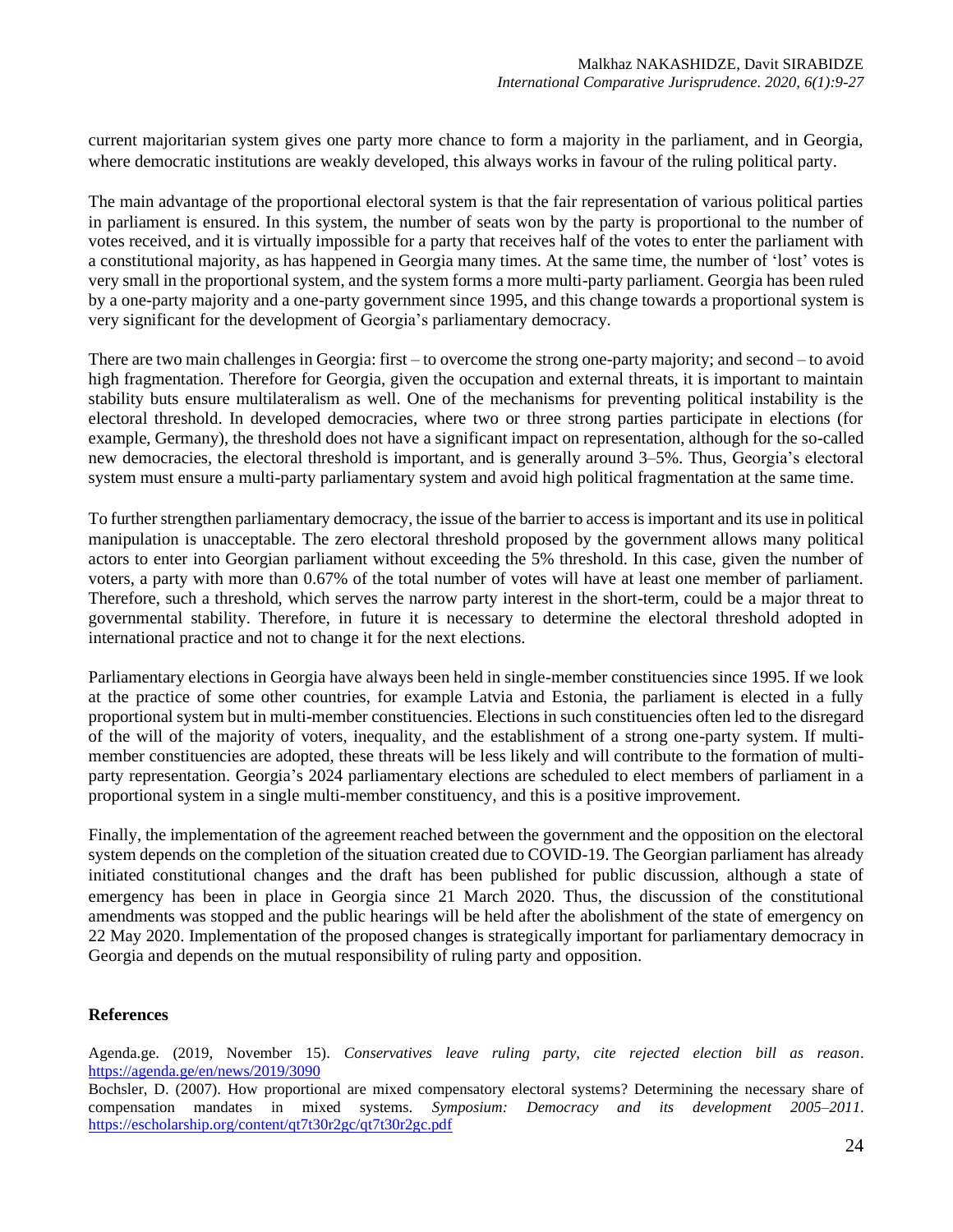Bochsler D. (2012). A quasi-proportional electoral system 'only for honest men'? The hidden potential for manipulating mixed compensatory electoral systems. *International Political Science Review*, *33*(4), 401–420. <https://doi.org/10.1177%2F0192512111420770>

Bochsler D. (2014). Which mixed-member proportional electoral formula fits you best? Assessing the proportionality principle of positive vote transfer systems. *Representation*, *50*(1), 113–127. <https://doi.org/10.1080/00344893.2014.902222> Civil Georgia. (2016, December 12). *President's administration boycotts planned constitutional reform commission*. http://civil.ge/eng/article.php?id=29687

Civil Georgia. (2020, May 13). *The opposition will not support constitutional changes without the release of political prisoners*[. https://civil.ge/ka/archives/351631](https://civil.ge/ka/archives/351631)

Committee on the Honouring of Obligations and Commitments by Member States of the Council of Europe (Monitoring Committee). (2012, January 26). *Honouring of obligations and commitments by Georgia*. http://assembly.coe.int/CommitteeDocs/2012/amondoc24rev3\_2011.pdf

Constitution of Georgia, 24 August 1995. https://matsne.gov.ge/ka/document/view/30346?publication=0<br>Constitutional Law of Georgia on Amendments to the Constitution of Georgia.

Constitutional Law of Georgia on Amendments to the Constitution of Georgia, 20 July 1999. https://matsne.gov.ge/ka/document/view/16294?publication=0

Constitutional Law of Georgia on Amendments to the Constitution of Georgia, 23 February 2005. https://matsne.gov.ge/ka/document/view/30862?publication=0

Constitutional Law of Georgia on Amendments to the Constitution of Georgia, 12 March 2008. https://matsne.gov.ge/ka/document/view/20692?publication=0

Constitutional Law of Georgia on Amendments to the Constitution of Georgia, 27 December 2011. https://matsne.gov.ge/ka/document/view/1556256?publication=0

Constitutional Law of Georgia on Amendments to the Constitution of Georgia, 13 October 2017. https://matsne.gov.ge/ka/document/view/3811818?publication=1

Constitutional Law of Georgia on Making Amendments to the Constitutional Law of Georgia on Amendments to the Constitution of Georgia, 23 March 2018. https://matsne.gov.ge/ka/document/view/4110673?publication=0

Datishvili, S. (2020, March 9). *Opposition groups called for the release of all political prisoners*. Radio Free Europe/Radio Liberty. https://bit.ly/3bBzrdf

Decision of the Constitutional Court of Georgia, Citizens of Georgia – Ucha Nanuashvili and Mikheil Sharashidze v. Parliament of Georgia, No. 1/3/547, 28 May 2015.<https://matsne.gov.ge/ka/document/view/2867512?publication=0>

Decree of the President of Georgia, No. 2428, 2 September 2003, on the appointment of a referendum. <https://matsne.gov.ge/ka/document/view/33940?publication=0>

European Commission. (2015). Joint Communication to the European Parliament, the Council, the European Economic and Social Committee and the Committee of the Regions, Implementation of the European Neighbourhood Policy in 2014. http://eeas.europa.eu/archives/docs/enp/pdf/2015/georgia-enp-report-2015\_en.pdf

European Commission for Democracy through Law (Venice Commission). (2002). *Code of good practice in electoral matters, guidelines and explanatory report, adopted by the Venice Commission at its 51st and 52nd sessions (Venice, 5–6 July and 18–19 October 2002)*. https://rm.coe.int/090000168092af01

European Commission for Democracy through Law (Venice Commission). (2017a). Opinion on the draft revised Constitution, adopted by the Venice Commission at its 111th Plenary Session (Venice, 16–17 June 2017), CDL-AD(2017)013-e Georgia. [http://www.venice.coe.int/webforms/documents/?pdf=CDL-AD\(2017\)013-e](http://www.venice.coe.int/webforms/documents/?pdf=CDL-AD(2017)013-e)

European Commission for Democracy through Law (Venice Commission). (2017b). Draft opinion on the draft Constitution of Georgia as adopted in the second reading in June 2017, Strasbourg, 22 September 2017. Opinion 876/2017, CDL-PI(2017)006. http://www.venice.coe.int/webforms/documents/default.aspx?pdffile=CDL-PI(2017)006-e

First Channel. (2019a, June 24). *Georgian Dream initiates 2020 parliamentary elections to be held under a proportional system, with zero election threshold*. https://bit.ly/2LAzKKL

First Channel. (2019b, November 14). *Statement from Bidzina Ivanishvili regarding the Parliament's decision*. https://bit.ly/3c3pMND

Gallagher M., & Mitchell, P. (2018). Dimensions of variation in electoral systems. In E. S. Herron, R. J. Pekkanen, & M. S. Shugart (Eds.), *The Oxford handbook of electoral systems*. Oxford University Press. <https://doi.org/10.1093/oxfordhb/9780190258658.013.4>

Galler, M. [@gahler\_michael]. (2020, 13 May). *All parties should adhere to the text and spirit of the 8 March agreement. It is a litmus test for Ivanishvili's and Georgian dream's true intentions* [Link attached] [Tweet]. Twitter. https://bit.ly/2TdmZKC

Georgian Dream. (2012). *Founding declaration of the Georgian Dream political coalition, Tbilisi, 21 February 2012.*  http://www.ivote.ge/images/doc/pdfs/ocnebis%20saarchevno%20programa.pdf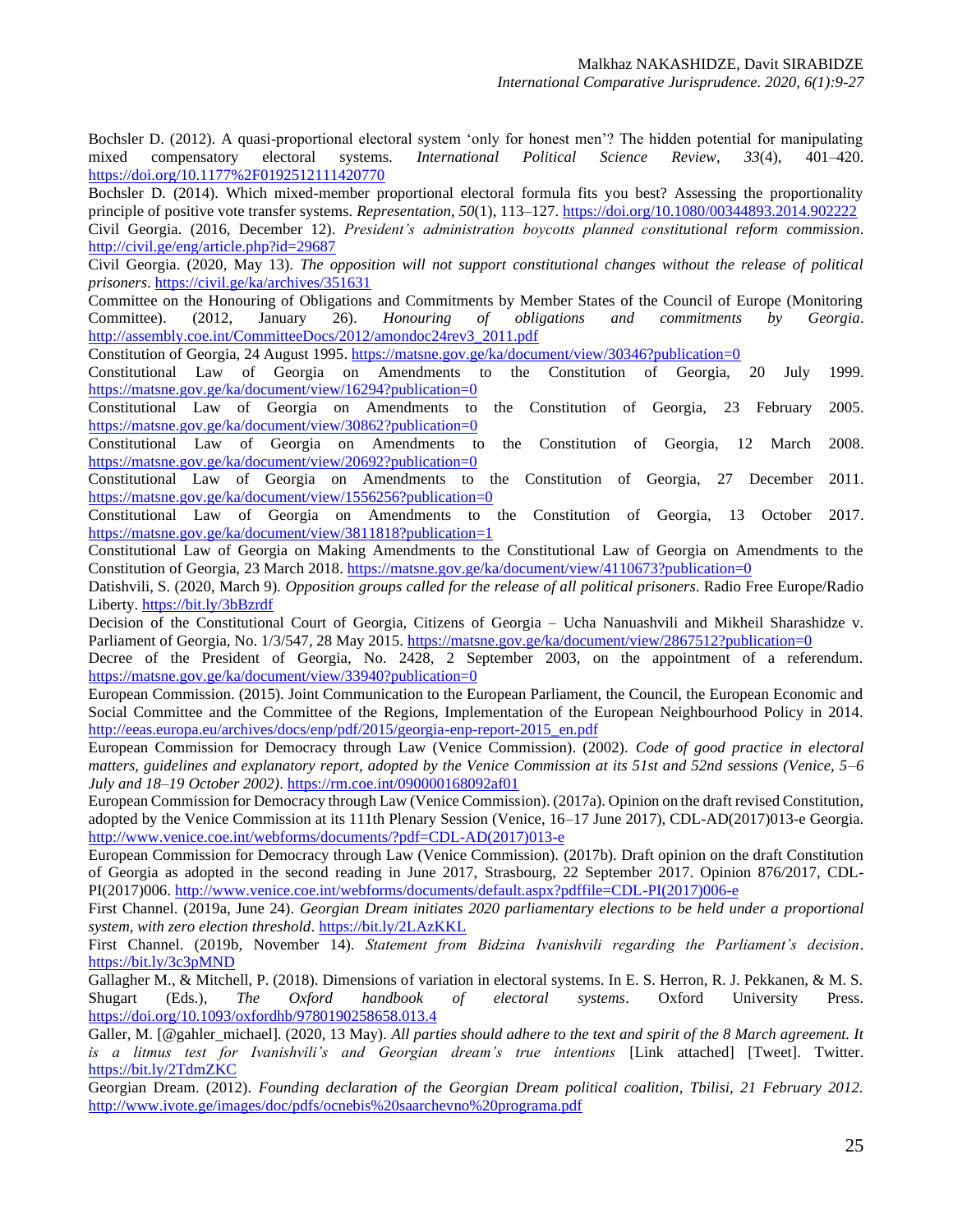Georgian Dream. (2020, May 11). *Statement of the Chairman of the Parliament of Georgia Archil Talakvadze*. https://bit.ly/3dRbO1W

Georgia – History of Election, 1999-2010. (n.d.) http://cesko.ge/files/TEA/archevnebisistoria/geohistory.pdf

Government of Georgia. (2019, November 15). *The Prime Minister met with members of the parliamentary majority regarding the 2020 budget* [Press release]. [http://gov.ge/index.php?lang\\_id=GEO&sec\\_id=520&info\\_id=74224](http://gov.ge/index.php?lang_id=GEO&sec_id=520&info_id=74224)

IMEDI News. (2019, November 16). *Kobakhidze: The German model is not compatible with the Constitution of Georgia*. https://bit.ly/3b2U021

IMEDI News. (2020, February 10). *Gigi Ugulava was taken to the so-called Matrosov prison*. https://bit.ly/3fd8K1A

Institute for the Development of Freedom of Information (IDFI). (2015, August 25). *How active is the state constitutional commission?*.<https://idfi.ge/ge/how-active-is-the-state-constitutional-commission>

Interpress News. (2019, November 3). *MP Kakha Okriashvili: The chairman of the party attempted to pressure some MPs*. https://bit.ly/2KY5x8o

ISFED. (2015, June 29). Position of the ruling parties on the electoral system – before and after the elections. https://bit.ly/2z6L1zw

JAM News. (2019, June 20). *Scandal in the Parliament of Georgia: Russian MP in the Speaker of the Parliament*. <https://bit.ly/3fdAinn>

Kapanadze, T. (2019, November 13). *Dimitri Khundadze: This system is dangerous*. Report.ge. https://report.ge/en/politics/dimitri-khundadze-this-system-is-dangerous/

Kinzinger, A. [@RepKinzinger]. (2020, 11 May). *Perfectly said. It is imperative to finally implement this agreement and move on* [Link attached] [Tweet]. Twitter.<https://bit.ly/3fYIZmb>

Kubilius, A. (2020, 7 May). Statement of the MEP Andrius Kubilius on the implementation of the agreement reached with the opposition [Status update] [Images attached]. Facebook. https://bit.ly/3bCo8le

Kunchulia, L. (2019, November 25). *Dream and the so-called opposition's German electoral model*. Radio Free Europe/Radio Liberty. <https://bit.ly/2Ki0jE1>

Liberal. (2019, June 21). *Protesters demand the resignation of Giorgi Gakharia*. https://bit.ly/2zWeHQp

Medianews.ge. (2016, September 12). *Davit Usupashvili, as the Chairman of the Constitutional Commission, did not give a damn – Bidzina Ivanishvili*. https://bit.ly/3fjCeL4

Moestrup, S. (2019, July 19). *Malkhaz Nakashidze – Anti-occupation protests in Georgia and the announced constitutional amendments*. Presidential Power. https://presidential-power.net/?p=9887

Nakashidze, M. (2016). Semi-presidentialism in Georgia. In R. Elgie & S. Moestrup (Eds.), *Semi-presidentialism in the Caucasus and Central Asia*. Palgrave Macmillan.

Nakashidze, M. (2019, November 18). *Rejection of the fully proportional electoral system and protest of opposition in Georgia*. Presidential Power. https://presidential-power.net/?p=1066

Norris P. (1997). Choosing electoral systems: Proportional, majoritarian and mixed systems. *International Political Science Review*, *18*(3), 297–312. OSCE Office for Democratic Institutions and Human Rights. (n.d.). *Elections in Georgia*. https://www.osce.org/odihr/elections/georgia

Official website of the President of Georgia. (2020, May 15). *President of Georgia - I have made a decision to issue an act of pardon to Ugulava and Okruashvili* [Press release]. https://bit.ly/3fX7vE9

On.ge. (2019, November 18). *The German model's electoral system does not contradict the constitution – NGOs*. https://bit.ly/2KghbuJ

On.ge (2020, March 8). *Archil Talakvadze, Political prisoner, there is no such record in our agreement*. <https://bit.ly/2ZcvmKc>

Open Society Foundation. (2019, December 8). *Besik Loladze, German Election Model and Its in Georgia, Implementation, Analysis*. https://bit.ly/3aYvuiE

Opposition, demonstrators demand snap elections, transitional government<https://agenda.ge/en/news/2019/3087>

OSCE Office for Democratic Institutions and Human Rights. (2020). *ODIHR Opinion on Draft Amedments to the Election Code of Georgia, OSCE Office for Democratic Institutions and Human Rights, Warsaw, 5 February 2020*. Opinion Nr. ELE-GEO/366/2020. https://bit.ly/35AyHnu

Parliament of Georgia. (2016, September 13). *Davit Usupashvili met with the media about the activities of the Constitutional Commission* [Press release]. https://bit.ly/35tC1Au

Parliament of Georgia. (2017, April 22). *The State Constitutional Commission supported the Draft of Revision of the Constitution* [Press release]. https://bit.ly/2WpHGn3

Parliament of Georgia. (2019a, September 11). *Parliament to start public discussion of draft constitutional laws in Georgian regions* [Press release]. <https://bit.ly/2YvedLf>

Parliament of Georgia. (2019b, November 14). *Voting on the draft law related to the election change was held at the plenary sitting of the Parliament* [Press release]. https://bit.ly/2zWMf0L